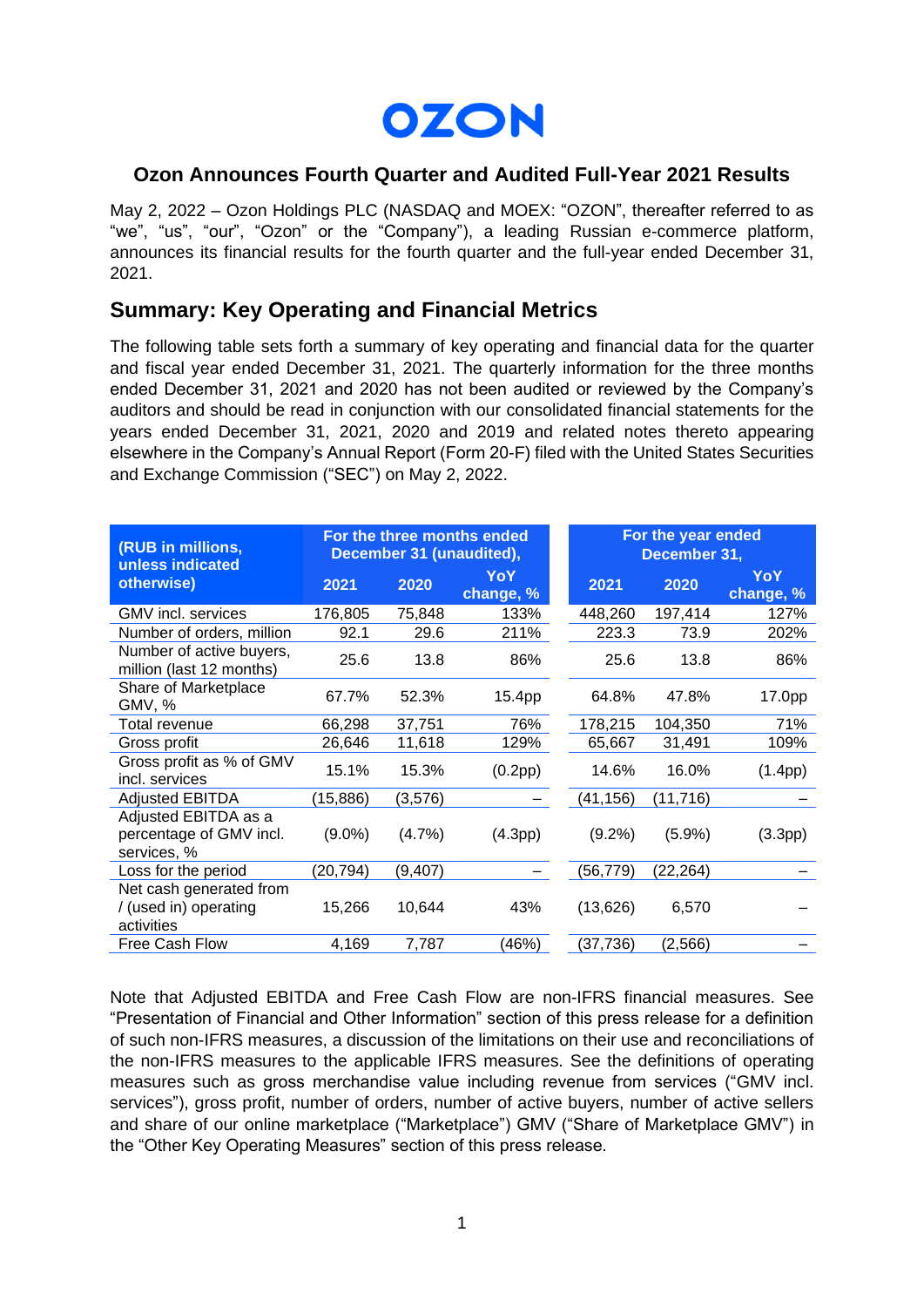# **Fourth Quarter 2021 and Full-Year Highlights**

#### **GMV incl. services and Revenue**

- GMV incl. services in Q4 2021 increased to RUB 176.8 billion, growing by 133% yearon-year compared to RUB 75.8 billion and by 1.6x quarter-on-quarter. Strong GMV incl. services progression in Q4 2021 was driven by 211% growth in the number of orders while average order value remained stable quarter-on-quarter.
- Full-year 2021 GMV incl. services reached RUB 448.3 billion, with a 127% year-onyear growth compared to RUB 197.4 billion, ahead of the Company's guidance of 120% GMV growth year-on-year. The growth was primarily driven by the strong order growth stemming from the expanding buyer base and further growth in the order frequency of our buyers.
- Revenue in Q4 2021 increased to RUB 66.3 billion, growing by 76% year-on-year compared to RUB 37.8 billion on the back of GMV incl. services growth as well as growth in service revenue.

#### **Number of orders**

- Number of orders in Q4 2021 reached 92.1 million, increasing by 211% from 29.6 million in Q4 2020.
- Number of orders in the full-year 2021 reached 223.3 million orders, with a 202% yearon-year growth.
- Strong orders growth in Q4 2021 and full-year 2021 is driven by accelerated customer base growth of 86% year-on-year to 25.6 million in 2021 and greater user engagement with annual order frequency reaching 8.7 orders per year in 2021, up by 61% compared to 2020.

#### **Share of Marketplace**

• Share of Marketplace GMV reached 67.7% and 64.8% in Q4 2021 and full-year 2021, respectively, compared to 52.3% and 47.8% in Q4 2020 and full-year 2020, respectively, on the back of 3.5x growth in seller base. Sellers appreciated access to 25.6 million active buyers on our platform and the comprehensive suite of services for our sellers, such as a variety of fulfillment and delivery options, financial and advertising services, as well as business analytics tools.

### **Adjusted EBITDA and Loss for the period**

- Adjusted EBITDA was negative RUB 15.9 billion in Q4 2021 compared to negative RUB 11.3 billion in Q3 2021 and negative 3.6 billion in Q4 2020. In Q4 2021 Adjusted EBITDA as a percentage of GMV incl. services was negative 9.0%, compared to negative 10.4% in Q3 2021 and negative 4.7% in Q4 2020. During Q4 2021, Ozon continued to focus on improving economics. The Company improved efficiency and utilization of the existing infrastructure, optimized marketing expenses and price investments, which was partly offset by the effect of the newly launched fulfillment and sorting centers which are initially underutilized.
- Adjusted EBITDA was negative RUB 41.2 billion in the full-year 2021, compared to negative RUB 11.7 billion in the full-year 2020, which corresponds to Adjusted EBITDA as a percentage of GMV incl. services of negative 9.2% and 5.9% respectively. Such dynamics was mainly due to significant expansion of the infrastructure, which resulted in temporary cost pressure from the new warehouse facilities as well as investments in customer and talent acquisition.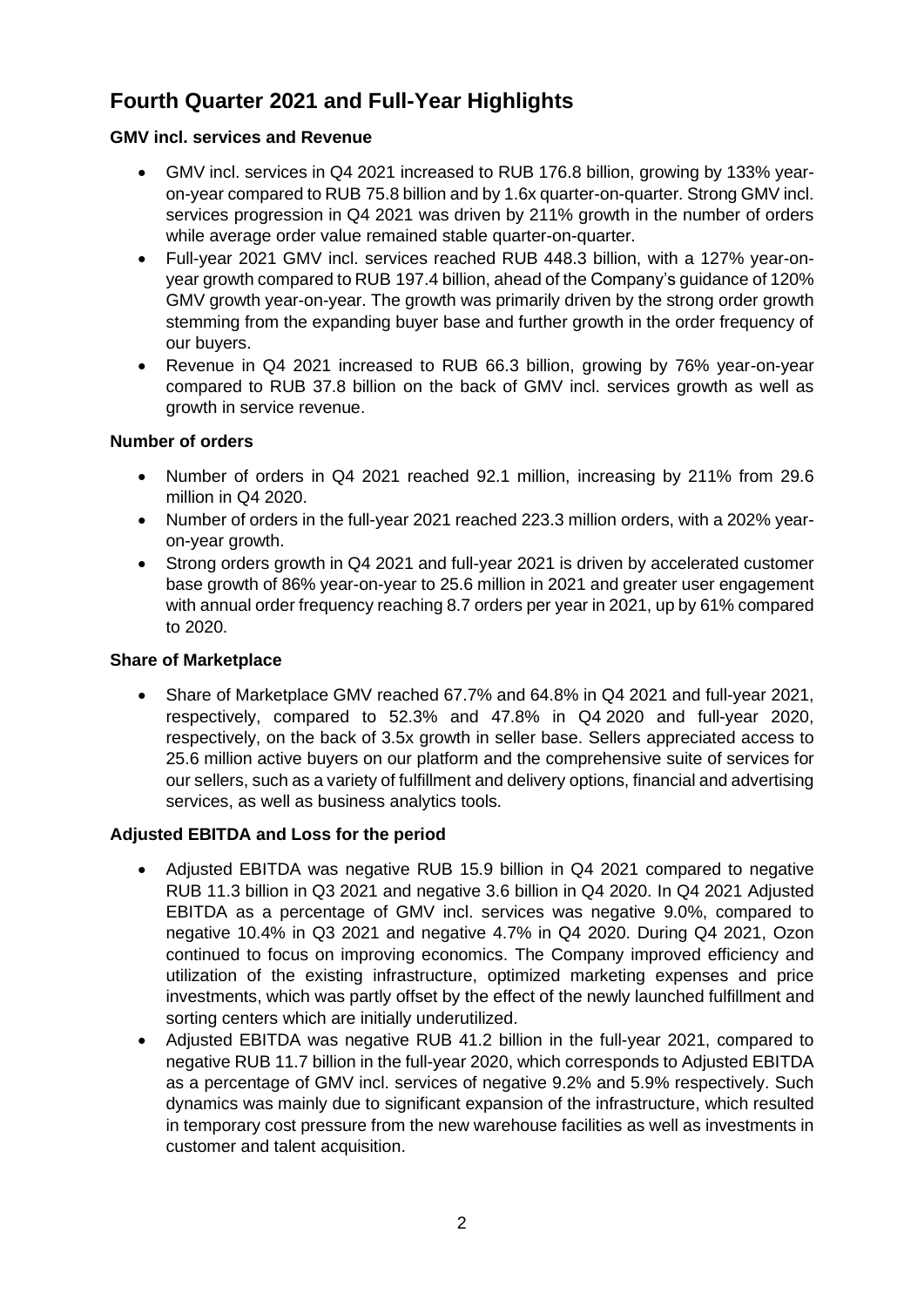• Loss for the year was RUB 56.8 billion in 2021, compared to RUB 22.3 billion in 2020, as a result of higher Adjusted EBITDA loss and higher interest expenses in 2021.

### **Cash flow**

- Net cash generated from operating activities was RUB 15.3 billion in Q4 2021, compared to RUB 10.6 billion in Q4 2020, driven by positive contribution from working capital. Free Cash Flow was positive RUB 4.2 billion in Q4 2021, compared to positive RUB 7.8 billion in Q4 2020.
- Net cash used in operating activities was RUB 13.6 billion for the full-year 2021, compared to net cash generated from operating activities of RUB 6.6 billion for the fullyear 2020. Free Cash Flow was negative RUB 37.7 billion for the full-year 2021, compared to negative RUB 2.6 billion for the full-year 2020.

### **Cash and cash equivalents**

• As of December 31, 2021, cash, cash equivalents and short-term deposits amounted to RUB 126.0 billion, compared to RUB 119.4 billion as of September 30, 2021 and RUB 103.7 billion as of December 31, 2020.

## **Key Business Developments**

## **Ozon Marketplace**

Marketplace platform has significantly expanded in 2021 both in terms of GMV and transactions between buyers and sellers. GMV incl. services of Ozon Marketplace increased by 202% year-on-year in Q4 2021, with Marketplace (3P) as a percentage of GMV incl. services reaching 67.7%, compared to 52.3% in Q4 2020. The active seller base growth and consequent assortment range expansion contributed to a greater choice for buyers. We continued to develop our Marketplace with a focus on building long-term partnerships with sellers and tailoring the commission structure to incentivize our sellers to increase their turnover and utilize our country-wide warehouse infrastructure, especially in the regions, which in turn led to greater choice and faster delivery for Ozon platform users.

### **Sellers**

The number of active sellers on our platform exceeded 90 thousand in Q4 2021, more than tripling compared to Q4 2020, and growing by more than 40% compared to Q3 2021.

- The increase of more than 250% year-on-year in the number of sellers is attributed to the development of logistics and fulfillment services and a variety of marketplace models (e.g. Fulfilled by Ozon ("FBO"), Fulfilled by Seller ("FBS") and Storefront), as well as unique products and tools for the sellers offered by Ozon, including financial services, advertising tools, market and brand analytics and video streaming.
- Ozon's advertising toolkit enables sellers to boost sales, promoting their products in our application and to analyze consumer trends. In December 2021, our advertising revenue surpassed our digital marketing spend.
- Ozon sellers can also leverage Ozon Premium program to attract more customers and to promote their brand. In December 2021, more than a half of 3P GMV incl. services was generated by premium sellers.

## **Assortment**

Ozon's assortment exceeded 82 million SKUs as of December 31, 2021, up from 11 million SKUs as of December 31, 2020, due to growth in the number of active sellers and improved,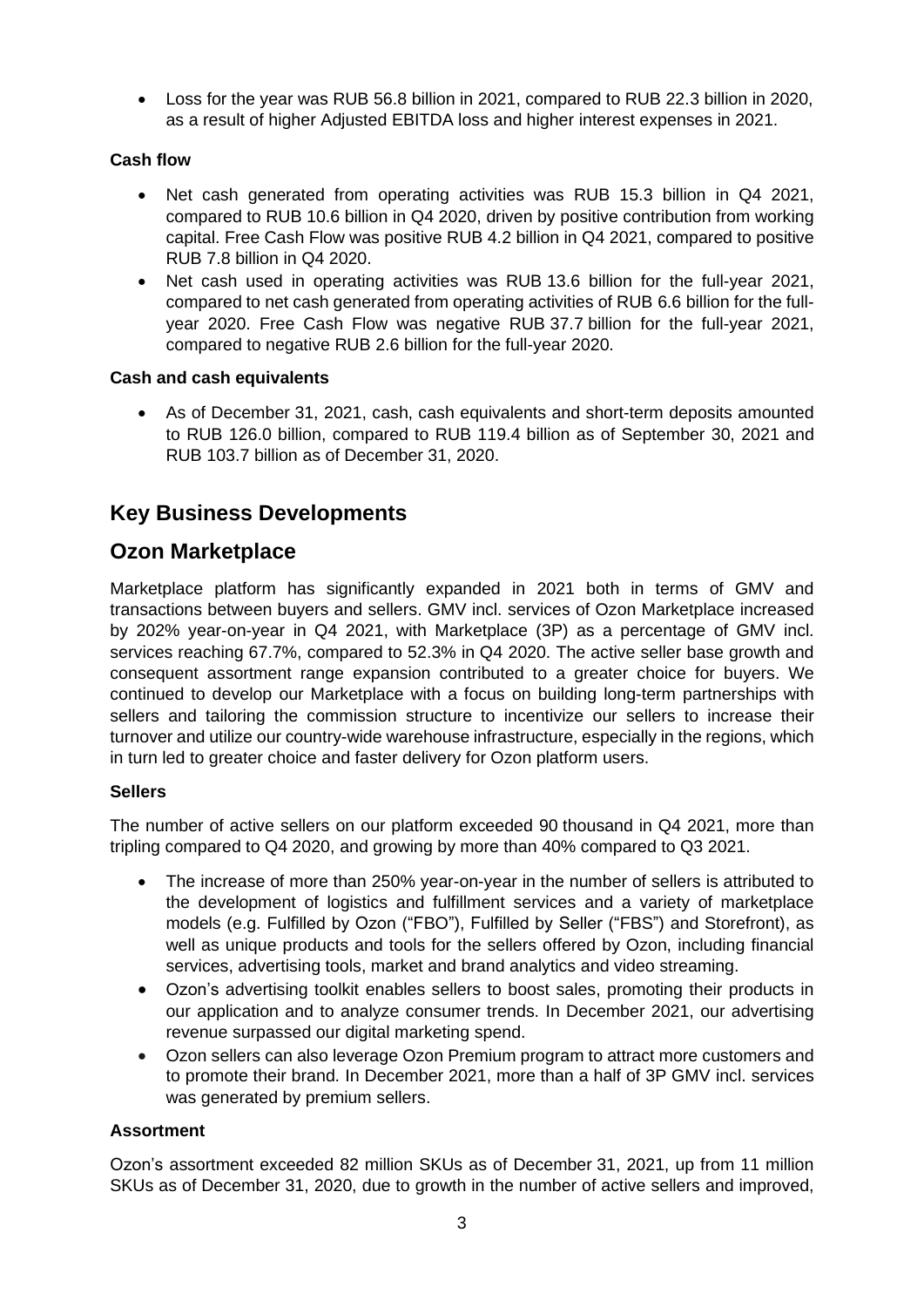easier content creation procedures, while unique platform algorithms enabled us to better monitor product quality. The category mix shifts included an increase in Apparel, Home & Décor, FMCG and Petcare categories. In December 2021, Apparel SKUs increased by approximately nine times year-on-year.

### **Buyers**

Ozon's customer base increased to 25.6 million buyers in Q4 2021, growing by 86% year-onyear on the back of strategic investments into customer acquisition and accelerating organic growth of our customer base, as well as higher order frequency.

- Active user base almost doubled as of Q4 2021, compared to Q4 2020, due to faster and more reliable delivery services and assortment expansion.
- Customer cohorts demonstrated strong performance with continued improvement in customer loyalty in Q4 2021.
- Order frequency increased by 61% year-on-year to 8.7 orders in Q4 2021 from 5.4 orders in Q4 2020, with higher proportion of repeat purchases across cohorts.
- Ozon offers customers access to a wider range of products and services via our Premium subscription. In December 2021, the number of users with Premium subscription more than tripled compared to December 2020. Premium clients exhibit on average materially higher order frequency, compared to non-Premium buyers.

## **Ozon Fulfillment & Logistics**

As of December 31, 2021, Ozon's total warehouse space amounted to approximately one million sq.m. Ozon successfully managed high order flow during the peak season in Q4 2021, with on-time delivery of approximately 95% of the parcels resulting from the increase of its fulfillment and logistics capacities by nearly three times year-on-year. Our increased regional coverage enabled us to improve our delivery speed and to expand the assortment range and availability in various regions of Russia.

In 2021, Ozon launched third-party logistics services, developing a suite of business solutions, and serving more than 3,000 companies.

## **Ozon fresh**

In 2021, Ozon started to develop its expedited delivery offering outside of Moscow, opening dark stores in Saint Petersburg, Tver, Krasnodar, Rostov-on-Don, Kazan, Sochi and Volgograd.

In March 2022, Ozon Express was rebranded as "Ozon fresh" and will focus on delivering fresh food and daily commodities, including products from Russian local farmers. "Ozon fresh" offers even faster delivery within 15 minutes for certain products in selected areas of Moscow. The delivery of electronics, books, beauty and health products will be part of the core Ozon platform and will be marked "Express", with delivery in an hour or during more convenient time slots.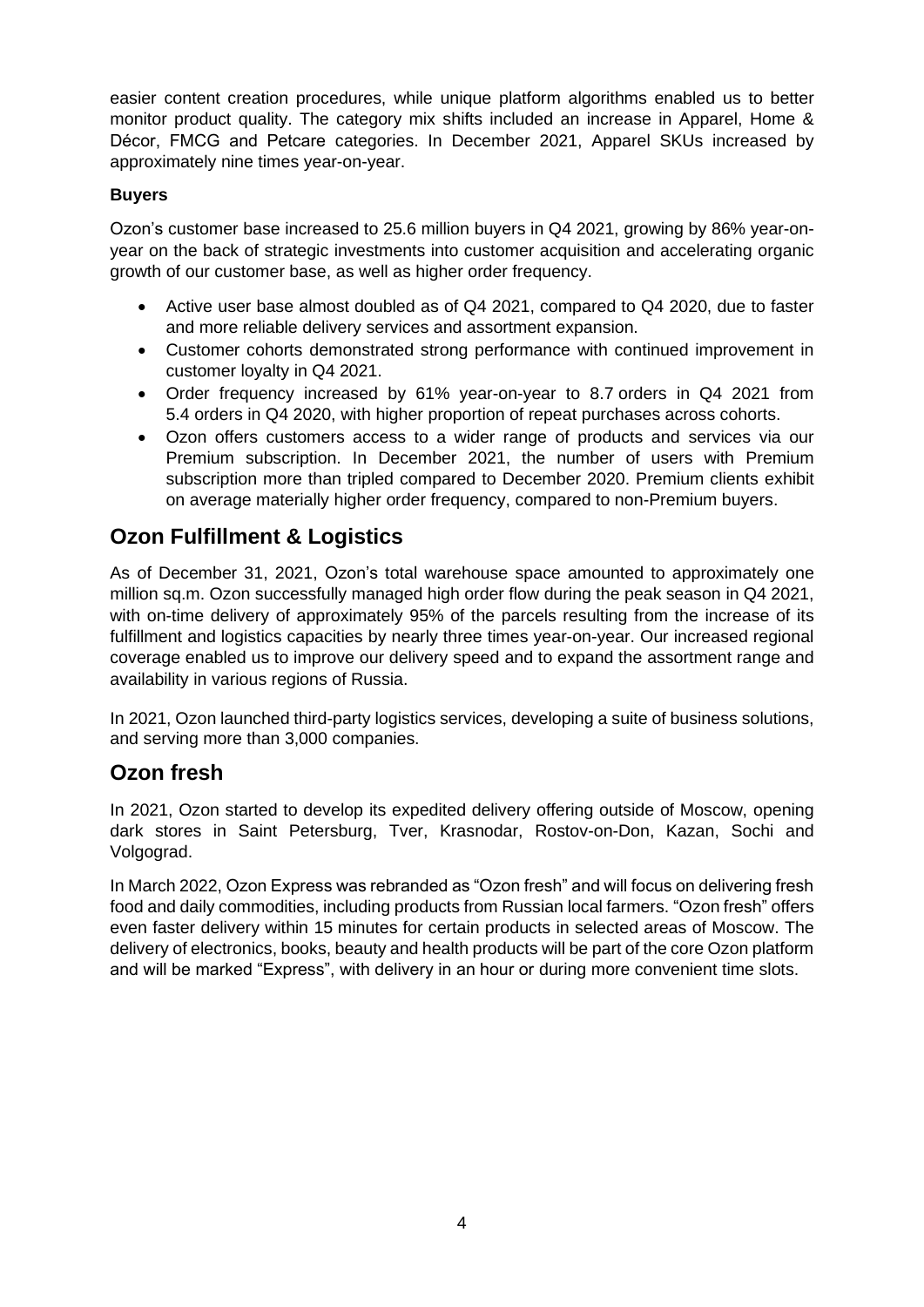# **Ozon Financial Services**

In 2021, Ozon started to actively develop a suite of adjacent services, including debit card Ozon.Card, Ozon.Account eWallet and Ozon.Installment buyer lending products. Financial services offered through our platform increase convenience and payment flexibility for our buyers and sellers.

- In 2021, Ozon acquired a basic banking license through the acquisition of Oney Bank LLC (rebranded as "Ozon Bank"), to enable us to start offering financial services to the customers and sellers of the Ozon Marketplace. In Q4 2021, Ozon launched its own eWallet Ozon.Account, as a payment tool based on the Ozon Bank infrastructure, providing customers with higher cashback and opportunity of instant refund.
- Ozon expects that Ozon B2B financial services should help attract more sellers, enhance the retention of established seller base and lead to greater loyalty of sellers over time. Approximately 15,000 sellers used Ozon's Flexible Payment Plan as of Q4 2021. The product provides sellers with instruments for better working capital management and payment schedule tailored to their individual business needs. Since May 2021, Ozon also offered loans to some of its sellers through Ozon Credit, a microcredit company founded in May 2021, using machine learning algorithms and credit scoring instruments to assess credit risks.

In March 2022, we obtained a general banking license for our newly created Ecom Bank from the Central Bank of Russia ("CBR"). This banking license gives us the capability to structure and launch a wide variety of financial service products, tailored towards the needs of our buyers and sellers, to facilitate and provide greater support for transactions made by them on our platform.

### **Recent Developments at Ozon Bank**

On March 31, 2022, Ozon Bank was removed from the Specially Designated Nationals and Blocked Persons List (the "SDN List") by the Office of Foreign Assets Control ("OFAC") of the U.S. Treasury Department. Ozon Bank had been included in the SDN List by OFAC on February 24, 2022 as an entity "linked to Sovcombank Open Joint Stock Company". Ozon acquired 100% of share capital of Oney Bank LLC (now Ozon Bank) from Sovcombank on May 26, 2021, when Oney Bank LLC ceased to be an affiliate of Sovcombank. On February 25, 2022, Ozon filed a request to OFAC to remove Ozon Bank from the SDN List as Ozon Bank was not linked to Sovcombank.

## **Ozon International Operations**

In 2021, Ozon launched cross-border operations in Belarus and Kazakhstan with a goal of offering a wide assortment of products to more than 28 million of people and providing local merchants with an opportunity to sell their goods to millions of Russian customers. Ozon is developing logistics and delivery infrastructure, via franchised pick-up points and sorting facilities along with partnership with the Belarus national postal operator.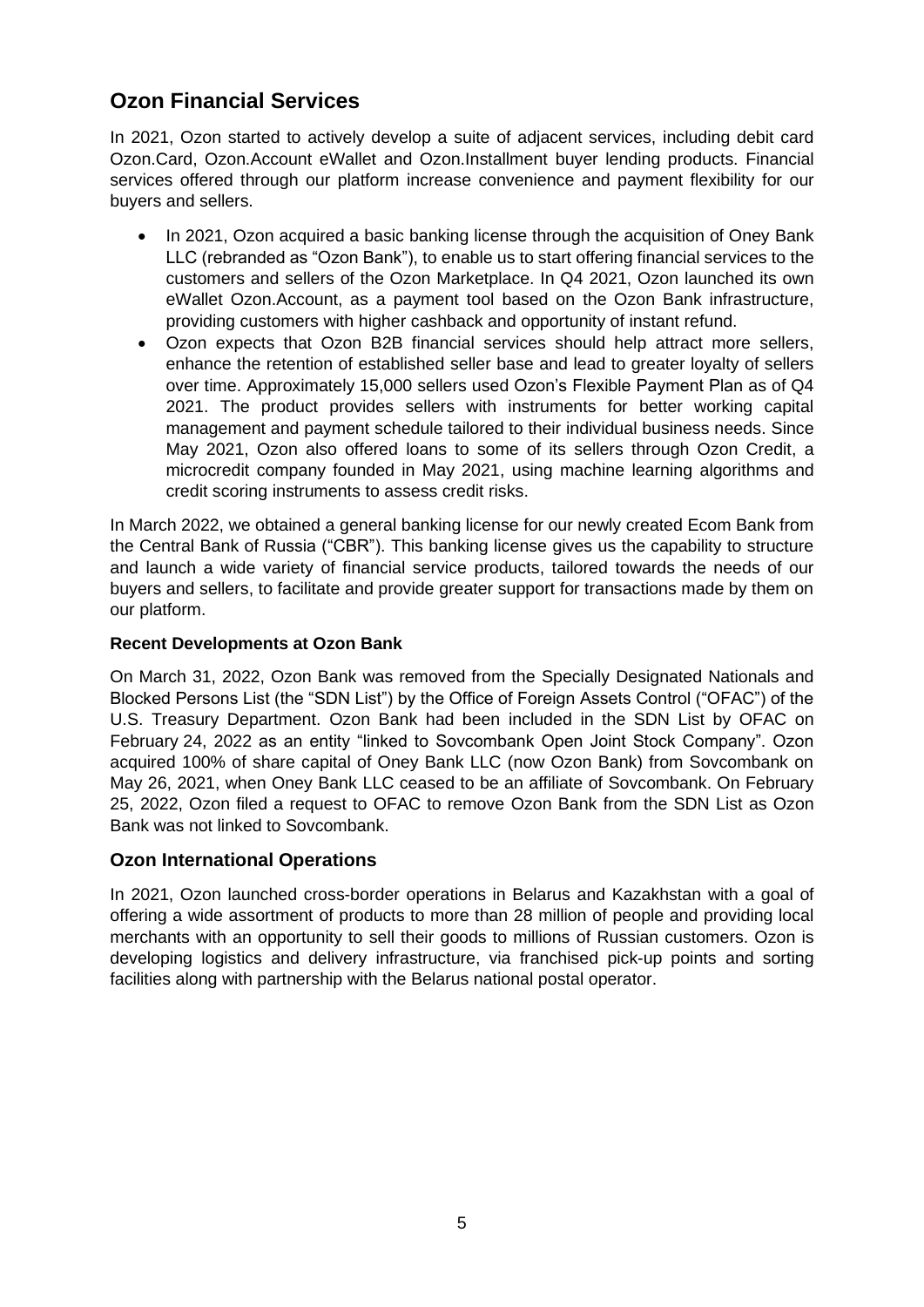# **ESG Full-Year 2021 Highlights**

Being one of Russia's largest e-commerce companies, we recognize that our approach to understanding and managing ESG matters is important for all of our stakeholders. Building on existing corporate responsibility practices, in 2021 we formed a dedicated ESG team and developed our corporate sustainability agenda.

#### **Labor and Diversity**

- Due to the expansion of our operations, Ozon's headcount more than doubled, reaching 45,854 employees as of December 31, 2021, compared to 14,834 employees as of December 31, 2020. As of December 31, 2021, 50% of our employees were under 30 years old, 48% were 30 to 50 years old and 2% were over 50 years old. Women accounted for 44% of all employees and 37% of managers.
- To attract professionals, we constantly invest in our HR brand. In 2021 we received the "Employer of Choice" award and the Gold Award in Forbes' Best Russian Employers ranking and became the most attractive employer in e-commerce according to the Employer Brand Research 2021 report published by Randstad.

### **Health and Safety**

• In the year ended December 31, 2021, we did not have any work-related fatalities among our staff members. To prevent the spread of COVID-19 in 2021, we implemented measures to support and protect employees from the pandemic by monitoring and controlling the epidemiological situation and strictly complying with legal requirements to ensure the continuity of our services. The measures we took to counter the spread of COVID-19 included the government stay-at-home orders and limited quarantine measures, social distancing, compulsory use of protective equipment, psychological support and vaccination subsidies.

#### **Economic and Community Empowerment**

- We believe that our impact on the economy and local communities in the regions where we operate increases with the growth of our business and, with it, the opportunities for us to make a positive impact in those places while creating value for our stakeholders. As of December 31, 2021, small and medium enterprises comprised approximately 90% of all active sellers and accounted for approximately 86% of Share of Marketplace GMV for that year. In addition, over 75% of our sellers were based outside of Moscow.
- Also, in 2021, we launched the "Ozon Care" charity program to benefit vulnerable socioeconomic groups through our Marketplace platform. As of December 31, 2021, 14 charitable organizations had joined Ozon Care program, and over RUB 2 million had been contributed to charitable organizations under Ozon Care.
- Due to the significant economic impact of the sanctions imposed by a number of countries in response to the geopolitical crisis surrounding Ukraine, in February 2022, Ozon announced support measures to help Marketplace sellers maintain sales performance and adapt to rising purchase prices. Instead of one- and two-time monthly regular payments we made six payments to our sellers in March to support them, temporarily waived storage fees for high-demand and seasonal products stored at our fulfillment centers, and adjusted shipment and delivery KPIs for sellers who use FBS and Extended FBS logistics models in view of supply chain disruptions.

### **Cybersecurity**

• In 2021, Ozon expanded the Information Security team in all cybersecurity focus areas to ensure the smooth operation of our business and maintain a robust information security system. We successfully passed an external information security audit of our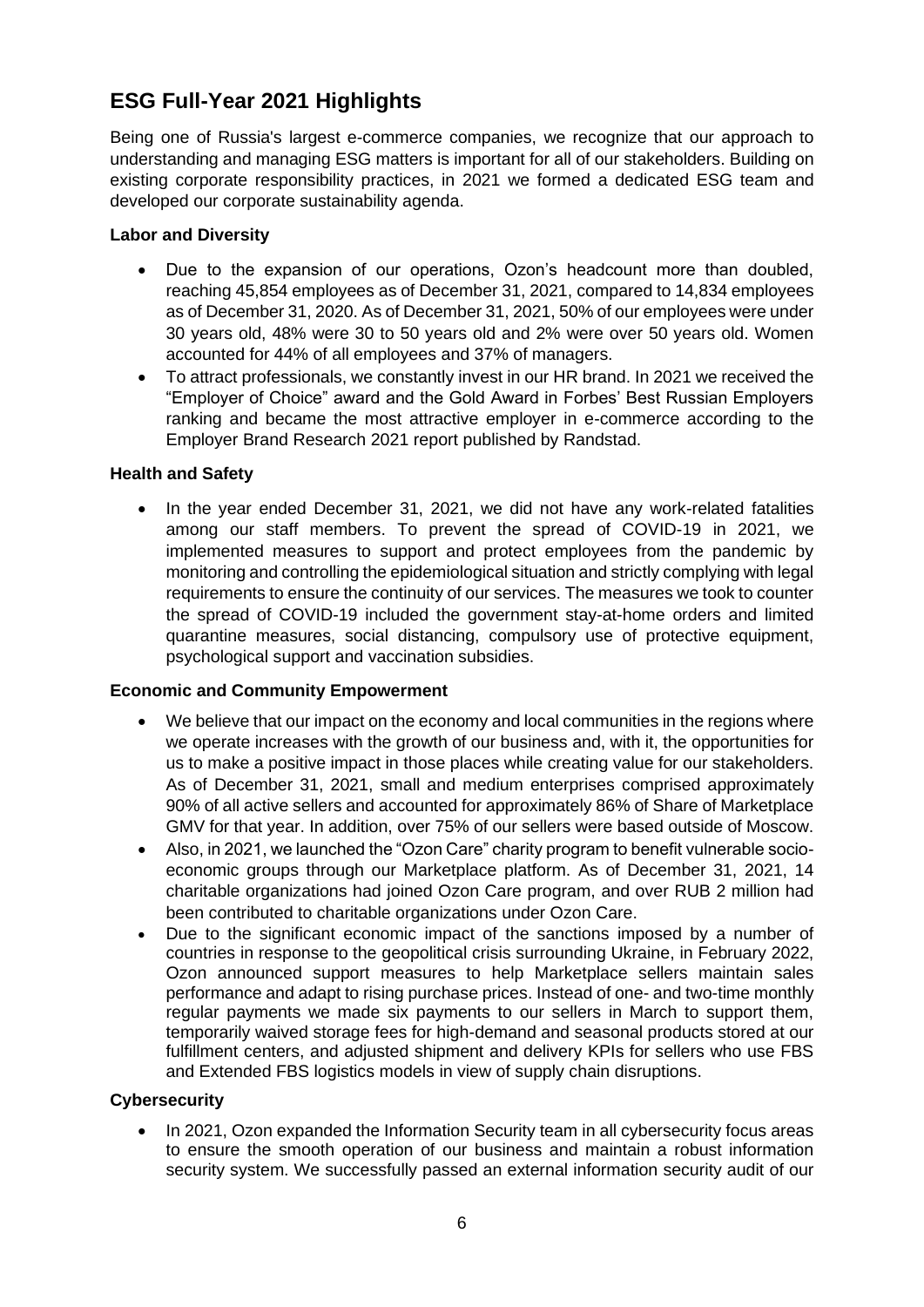Shopping App. Our payment card data processing systems successfully audited for compliance with the Payment Card Industry Data Security Standard. In addition, we updated and expanded an online training for employees on information security.

#### **Environment**

• Our environmental initiatives aim towards minimizing the environmental impact of our operations. As of December 31, 2021, approximately 60% of waste generated at our warehouse facilities and pick-up points was sent for recycling.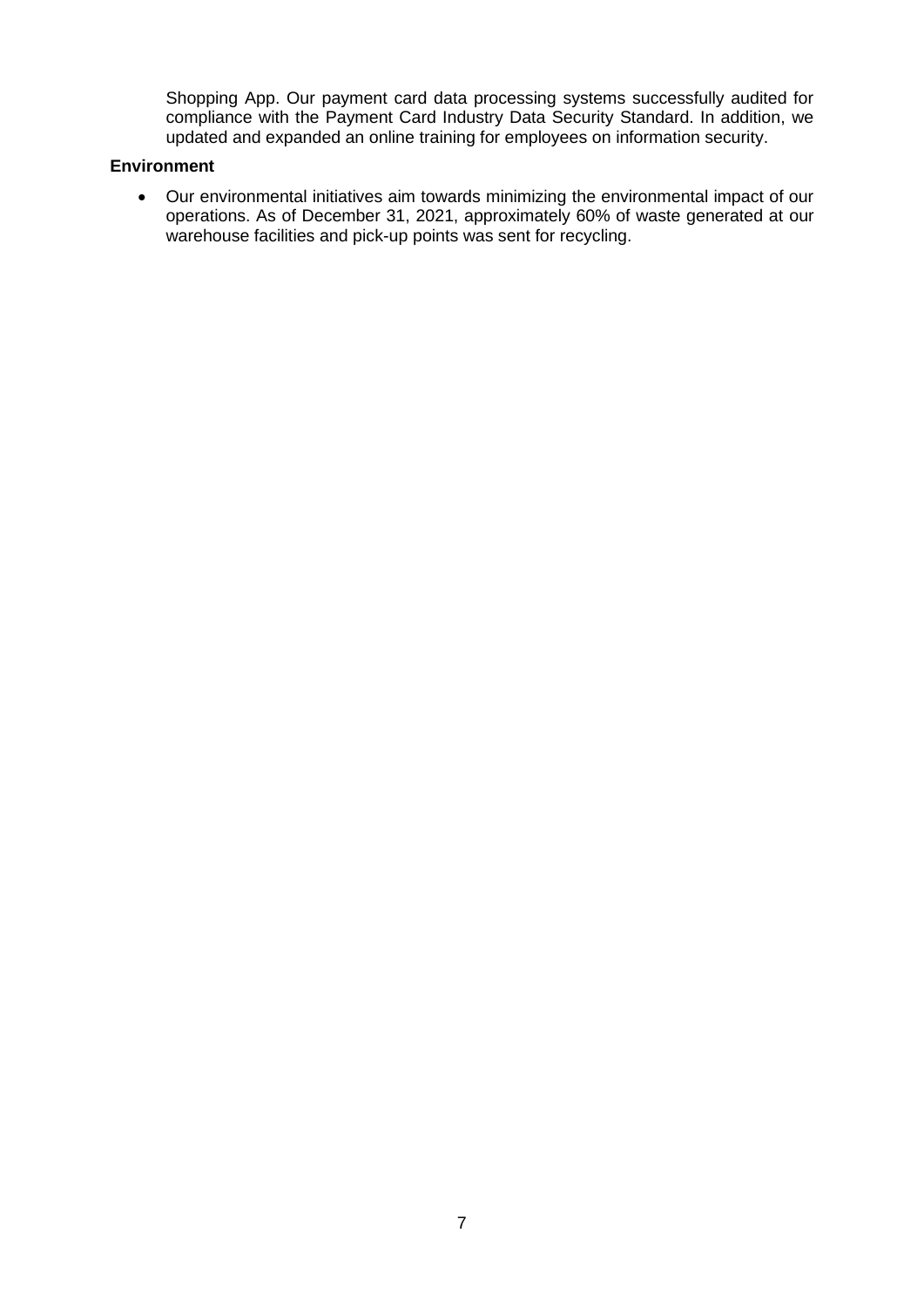## **Key Operating and Financial Results**

The quarterly information for the three months ended December 31, 2021 and 2020 has not been audited or reviewed by the Company's auditors and should be read in conjunction with our consolidated financial statements for the years ended December 31, 2021, 2020 and 2019 and related notes thereto appearing elsewhere in the Company's Annual Report (Form 20-F) filed with the United States Securities and Exchange Commission ("SEC") on May 2, 2022.

#### **Ozon Holdings PLC**

#### **Consolidated Statements of Profit or Loss and Other Comprehensive Income**

| (RUB in millions)                                                                      | For the three months<br>ended December 31 (unaudited), |           |                  | For the twelve months<br>ended December 31, |            |                         |
|----------------------------------------------------------------------------------------|--------------------------------------------------------|-----------|------------------|---------------------------------------------|------------|-------------------------|
|                                                                                        | 2021                                                   | 2020      | YoY<br>change, % | 2021                                        | 2020       | <b>YoY</b><br>change, % |
| <b>Revenue:</b>                                                                        |                                                        |           |                  |                                             |            |                         |
| Sales of goods                                                                         | 42,739                                                 | 28,569    | 50%              | 120,792                                     | 81,414     | 48%                     |
| Service revenue                                                                        | 23,559                                                 | 9,182     | 157%             | 57,423                                      | 22,936     | 150%                    |
| <b>Total revenue</b>                                                                   | 66,298                                                 | 37,751    | 76%              | 178,215                                     | 104,350    | 71%                     |
| <b>Operating expenses:</b>                                                             |                                                        |           |                  |                                             |            |                         |
| Cost of sales                                                                          | (39, 652)                                              | (26, 133) |                  | (112, 548)                                  | (72, 859)  |                         |
| Fulfillment and delivery                                                               | (31, 505)                                              | (10, 971) |                  | (76, 240)                                   | (30, 676)  |                         |
| Sales and marketing                                                                    | (8,696)                                                | (3, 473)  |                  | (24, 695)                                   | (10, 015)  |                         |
| Technology and content                                                                 | (3,907)                                                | (1, 381)  |                  | (11, 422)                                   | (4, 394)   |                         |
| General and<br>administrative                                                          | (4,821)                                                | (1,309)   |                  | (12, 166)                                   | (3,729)    |                         |
| <b>Total operating</b><br>expenses                                                     | (88, 581)                                              | (43, 267) |                  | (237, 071)                                  | (121, 673) |                         |
| <b>Operating loss</b>                                                                  | (22, 283)                                              | (5, 516)  |                  | (58, 856)                                   | (17, 323)  |                         |
| Net gain on revaluation<br>of conversion options<br>and other financial<br>instruments | 2,037                                                  |           |                  | 6,341                                       |            |                         |
| Loss on disposal of<br>non-current assets                                              | (22)                                                   | (22)      |                  | (33)                                        | (35)       |                         |
| Interest expense                                                                       | (2,063)                                                | (675)     |                  | (5,802)                                     | (2, 115)   |                         |
| Interest income                                                                        | 739                                                    | 123       |                  | 1,484                                       | 311        |                         |
| Share of profit of an<br>associate                                                     | (9)                                                    | 43        |                  | 197                                         | 112        |                         |
| Foreign currency<br>exchange gain/(loss), net                                          | 760                                                    | (2,036)   |                  | (108)                                       | (1,984)    |                         |
| Other non-operating<br>expense                                                         |                                                        | (1,000)   |                  |                                             | (1,000)    |                         |
| <b>Total non-operating</b><br>income / (expense)                                       | 1,442                                                  | (3, 567)  |                  | 2,079                                       | (4, 711)   |                         |
| Loss before income tax                                                                 | (20, 841)                                              | (9,083)   |                  | (56, 777)                                   | (22, 034)  |                         |
| Income tax benefit /<br>(expense)                                                      | 47                                                     | (324)     |                  | (2)                                         | (230)      |                         |
| Loss for the period                                                                    | (20, 794)                                              | (9, 407)  |                  | (56, 779)                                   | (22, 264)  |                         |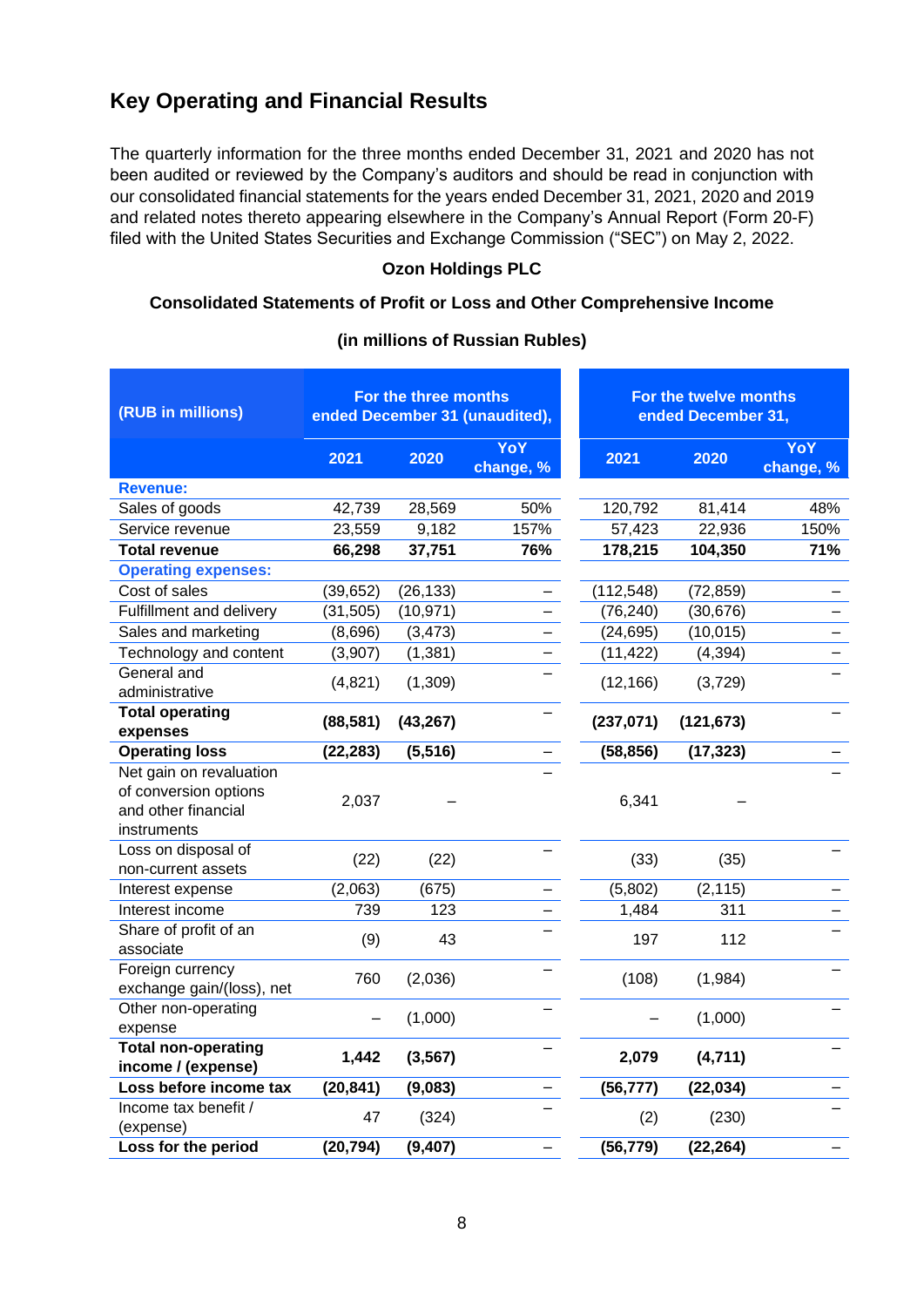#### **Revenue**

Ozon's total revenue increased by 76% year-on-year to RUB 66.3 billion in Q4 2021, compared to RUB 37.8 billion in Q4 2020. Total revenue grew by 71% for the full-year 2021 to RUB 178.2 billion compared to RUB 104.4 billion in 2020, largely attributed to service revenue growth from Marketplace commission and advertising revenue.

| (RUB in millions)                             | For the three months<br>ended December 31 (unaudited), |           |                  | For the twelve months<br>ended December 31, |          |                  |
|-----------------------------------------------|--------------------------------------------------------|-----------|------------------|---------------------------------------------|----------|------------------|
|                                               | 2021                                                   | 2020      | YoY<br>change, % | 2021                                        | 2020     | YoY<br>change, % |
| Sales of goods                                | 42,739                                                 | 28,569    | 50%              | 120,792                                     | 81,414   | 48%              |
| Service revenue                               | 23,559                                                 | 9,182     | 157%             | 57,423                                      | 22,936   | 150%             |
| Marketplace<br>commission                     | 18,023                                                 | 6,836     | 164%             | 44.345                                      | 16.503   | 169%             |
| Advertising revenue                           | 4,034                                                  | 1,676     | 141%             | 9,322                                       | 3,965    | 135%             |
| Delivery services                             | 1.153                                                  | 510       | 126%             | 2,750                                       | 1.761    | 56%              |
| <b>Travel commissions</b>                     | 74                                                     | 70        | 6%               | 429                                         | 445      | (4%)             |
| Other revenue                                 | 275                                                    | 90        | 206%             | 577                                         | 262      | 120%             |
| <b>Total revenue</b>                          | 66,298                                                 | 37,751    | 76%              | 178,215                                     | 104,350  | 71%              |
| Cost of sales                                 | (39, 652)                                              | (26, 133) |                  | (112, 548)                                  | (72,859) |                  |
| <b>Gross profit</b>                           | 26,646                                                 | 11,618    | 129%             | 65,667                                      | 31,491   | 109%             |
| Gross profit<br>as % of GMV incl.<br>services | 15.1%                                                  | 15.3%     | (0.2pp)          | 14.6%                                       | 16.0%    | (1.4pp)          |

#### **Sales of goods**

Sales of goods increased by 50% to RUB 42.7 billion in Q4 2021 compared to RUB 28.6 billion in Q4 2020. Sales of goods grew by 48% to RUB 120.8 billion for the full-year 2021 compared to RUB 81.4 billion for the full-year 2020 primarily attributable to the growth in the number of active buyers as well as the increase in buyer purchasing frequency.

#### **Service revenue**

Service revenue increased to RUB 23.6 billion in Q4 2021, growing by 157% year-on-year, compared to RUB 9.2 billion in Q4 2020. In the full-year 2021 service revenue increased by 150% year-on-year and reached RUB 57.4 billion, compared to RUB 22.9 billion in the fullyear 2020, on the back of Marketplace commission and advertising revenue growth.

#### **Marketplace commission**

Marketplace commission increased by 164% to RUB 18.0 billion in Q4 2021, compared to RUB 6.8 billion in Q4 2020. Marketplace commission increased by 169% to RUB 44.3 billion in the full-year 2021 from RUB 16.5 billion in the full-year 2020. Implied take rate was 15.0% in Q4 2021 and remained broadly flat quarter-on-quarter, compared to 15.2% in Q3 2021. The implied take rate declined year-on-year by 2.2 p.p. in Q4 2021 from 17.2% in Q4 2020. In fullyear 2021 the implied take rate was 15.3%, a decrease of 2.2 p.p. compared to 17.5% in the full-year 2020, due to adjustment of the Marketplace commissions in February 2021 to incentivize better utilization of the regional warehouse infrastructure.

#### **Advertising revenue**

Advertising revenue reached RUB 4.0 billion in Q4 2021, growing by 141% compared to RUB 1.7 billion in Q4 2020. Advertising revenue increased by 135% to RUB 9.3 billion in the fullyear 2021, compared to RUB 4.0 billion in the full-year 2020. In 2021, Ozon significantly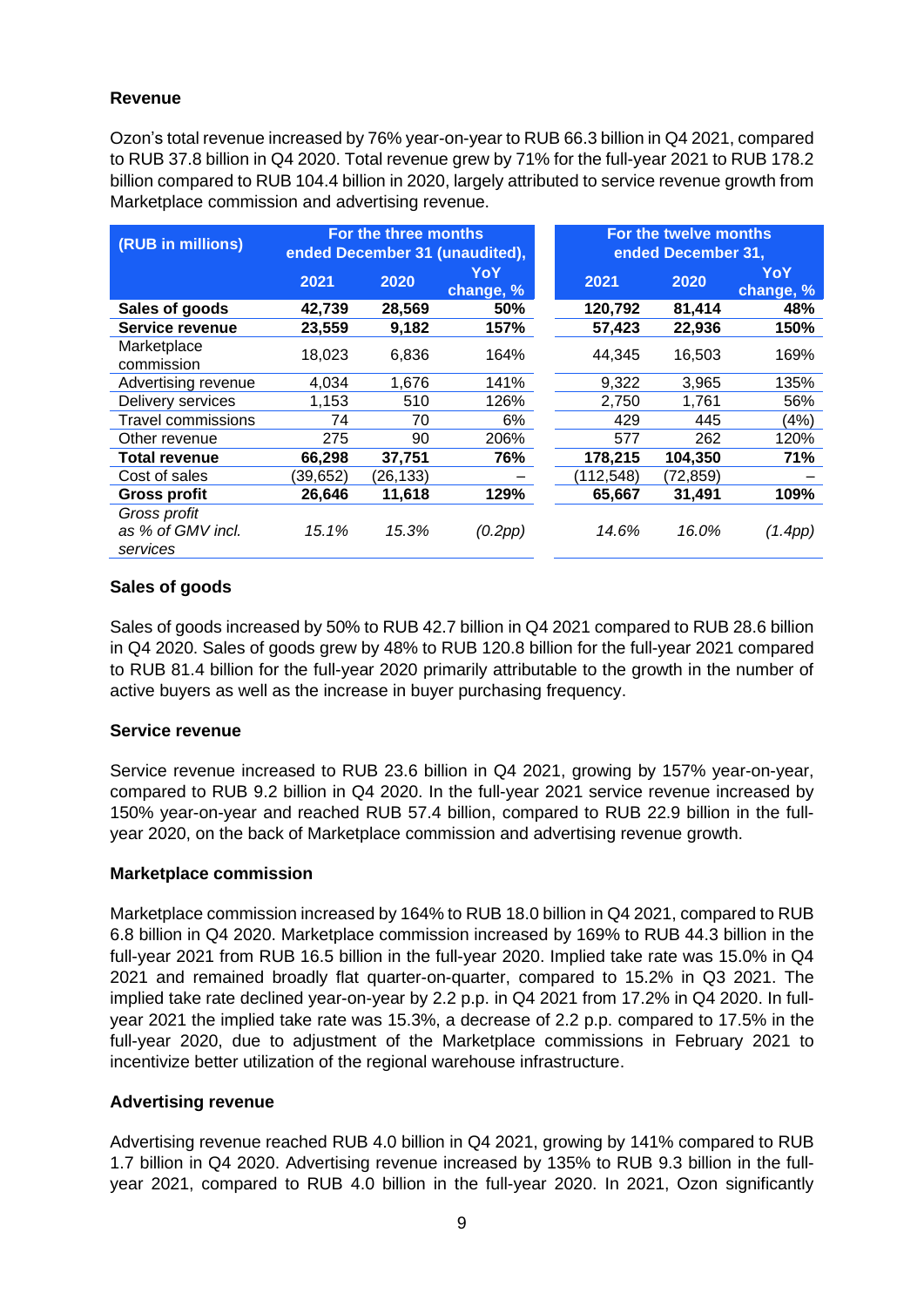expanded the advertising suite of tools and introduced new user engagement formats, such as live streaming. The Company also conducted education seminars for its sellers to increase usage of advertising tools by the sellers.

#### **Cost of sales**

Cost of sales increased by 52% year-on-year in Q4 2021, broadly in line with the year-on-year growth in sales of goods. In the full-year 2021, cost of sales increased by 54% year-on-year, ahead of 1P sales growth due to tactical price investments in high frequency categories during Q2 2021 and in part during Q3 2021 aimed at boosting user engagement.

#### **Gross Profit**

Gross profit increased by 129% year-on-year in Q4 2021, reaching RUB 26.6 billion compared to RUB 11.6 billion in Q4 2020. Gross profit as a percentage of GMV incl. services declined by 0.2 p.p. year-on-year from 15.3% in Q4 2020 to 15.1% in Q4 2021. Gross profit for the fullyear 2021 increased by 109% year-on-year to RUB 65.7 billion, compared to RUB 31.5 billion in the full-year 2020, which implies a decrease in gross profit as a percentage of GMV incl. services to 14.6% in the full-year 2021 from 16.0% in the full-year 2020. The decline in Gross profit as a percentage of GMV incl. services in Q4 and full-year 2021 is mainly attributable to changes in the Marketplace commission structure and tactical price investments into traffic generating categories in 2021.

#### **Operating expenses**

The Company's operating expenses increased by 105% and 95% year-on-year in Q4 2021 and in the full-year 2021, respectively, due to the size of the business more than doubling, as well as a significant infrastructure expansion and strategic investments into marketing and customer acquisition, IT and talent acquisition. Unit economics on per order basis improved in Q4 2021 compared to Q3 2021, due to dilution of expenses on the back of growing order volumes.

| (RUB in millions)               | For the three months<br>ended December 31 (unaudited), |          |                      |            | For the twelve months<br>ended December 31, |                      |
|---------------------------------|--------------------------------------------------------|----------|----------------------|------------|---------------------------------------------|----------------------|
|                                 | 2021                                                   | 2020     | YoY<br>change, %     | 2021       | 2020                                        | YoY<br>change, %     |
| Cost of sales                   | (39,652)                                               | (26,133) | 52%                  | (112, 548) | (72,859)                                    | 54%                  |
| as % of GMV incl. services      | (22.4%)                                                | (34.5%)  | 12.1pp               | $(25.1\%)$ | (36.9%)                                     | 11.8pp               |
| <b>Fulfillment and delivery</b> | (31,505)                                               | (10,971) | 187%                 | (76, 240)  | (30,676)                                    | 149%                 |
| as % of GMV incl. services      | (17.8%)                                                | (14.5%)  | (3.3 <sub>pp</sub> ) | (17.0%)    | (15.5%)                                     | (1.5pp)              |
| Sales and marketing             | (8,696)                                                | (3,473)  | 150%                 | (24, 695)  | (10,015)                                    | 147%                 |
| as % of GMV incl. services      | (4.9%)                                                 | (4.6%)   | (0.3 <sub>pp</sub> ) | (5.5%)     | (5.1%)                                      | (0.4pp)              |
| Technology and content          | (3,907)                                                | (1, 381) | 183%                 | (11, 422)  | (4,394)                                     | 160%                 |
| as % of GMV incl. services      | (2.2%)                                                 | (1.8%)   | (0.4pp)              | (2.5%)     | (2.2%)                                      | (0.3 <sub>pp</sub> ) |
| General and administrative      | (4.821)                                                | (1.309)  | 268%                 | (12, 166)  | (3,729)                                     | 226%                 |
| as % of GMV incl. services      | (2.7%)                                                 | (1.7%)   | (1.0pp)              | (2.7%)     | (1.9%)                                      | (0.8pp)              |
| <b>Total operating expenses</b> | (88, 581)                                              | (43,267) | 105%                 | (237, 071) | (121,673)                                   | 95%                  |
| as % of GMV incl. services      | (50.1%)                                                | (57.0%)  | 6.9pp                | (52.9%)    | (61.6%)                                     | 8.7pp                |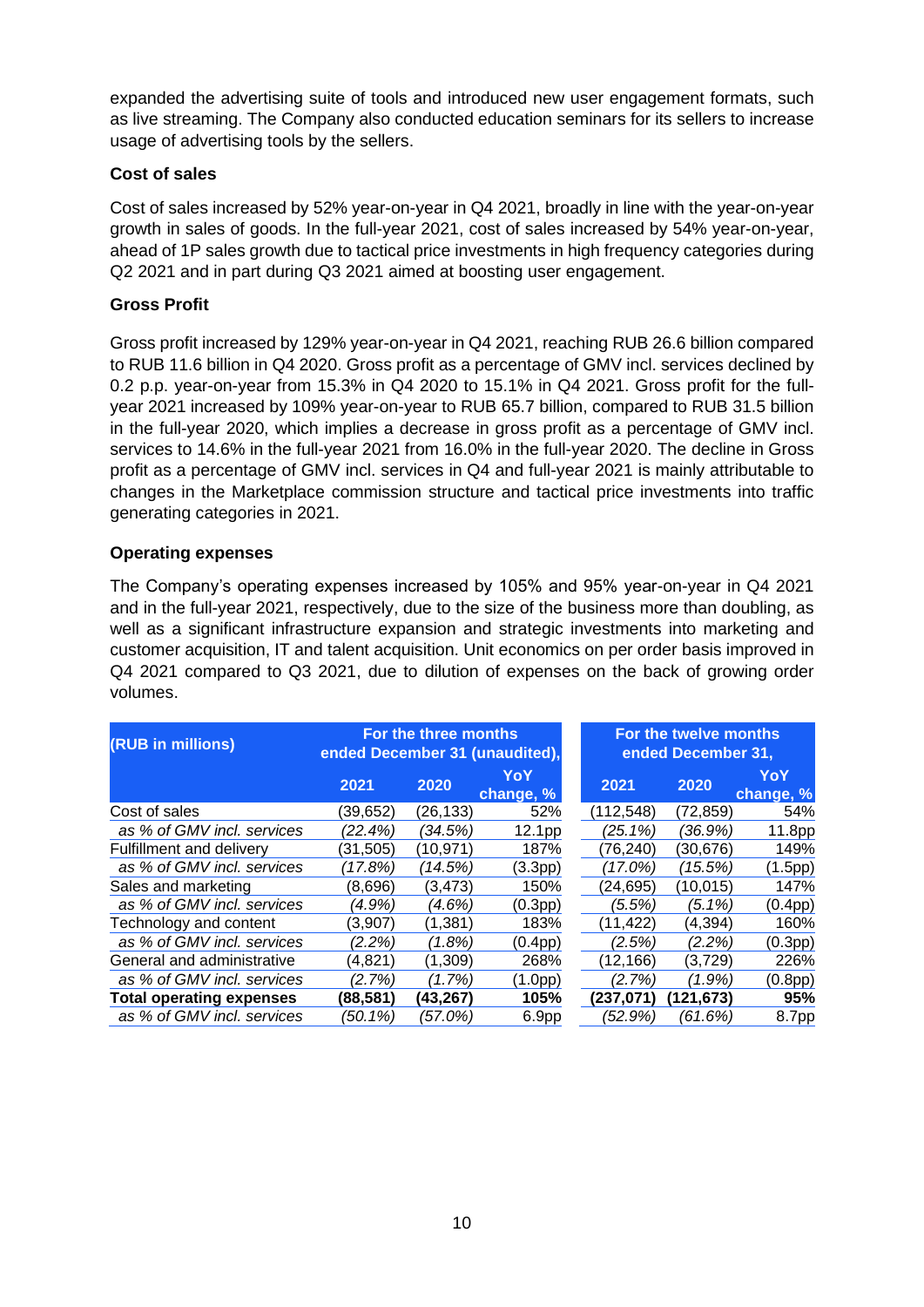#### **Fulfillment and delivery**

Fulfillment and delivery costs increased by 187% year-on-year in Q4 2021 compared to Q4 2020 and by 149% for the full-year 2021 compared to the full-year 2020. Fulfillment and delivery costs as a percentage of GMV incl. services increased to 17.8% in Q4 2021 compared to 14.5% in Q4 2020 and to 17.0% for the full-year 2021 compared to 15.5% in the full-year 2020, driven by our infrastructure expansion, as well as temporary cost pressure due to initially low utilization of the newly launched fulfilment and logistics facilities.

#### **Sales and marketing**

Sales and marketing expenses increased by 150% year-on-year in Q4 2021 and by 147% year-on-year for the full-year 2021. Sales and marketing costs as a percentage of GMV incl. services was 4.9% in Q4 2021, representing a slight increase from 4.6% in Q4 2020 and a quarter-on-quarter improvement compared to 6.0% in Q3 2021, due to optimization of marketing expense towards more efficient channels and reduction in the customer acquisition cost. Sales and marketing costs as a percentage of GMV incl. services increased slightly to 5.5% in the full-year 2021, compared to 5.1% for the full-year 2020, due to investments in marketing and customer acquisition during 2021.

#### **Technology and content**

Investment in talent acquisition in 2021 led to a 183% year-on-year increase in technology and content costs in Q4 2021 and a 160% year-on-year increase in the full-year 2021. Technology and content as a percentage of GMV incl. services increased to 2.2% in Q4 2021 from 1.8% in Q4 2020 and to 2.5% for the full-year 2021 compared to 2.2% in the full-year 2020. Technology and content costs decreased as a percentage of GMV incl. services quarter-onquarter by 1.2 p.p. to 2.2% in Q4 2021 from 3.4% in Q3 2021, contributing to improving unit economics.

#### **General and administrative**

General and administrative expenses increased by 268% year-on-year in Q4 2021 and by 226% in the full-year 2021, driven by higher employee expense arising as a result of the talent acquisition to support the growth of the core and new adjacent verticals.

### **Adjusted EBITDA**

Adjusted EBITDA was negative RUB 15.9 billion in Q4 2021, which corresponds to Adjusted EBITDA as % of GMV incl. services of negative 9.0%, compared to negative 4.7% in Q4 2020. On a full-year basis, Adjusted EBITDA was negative RUB 41.2 billion compared to negative RUB 11.7 billion, corresponding to negative 9.2% Adjusted EBITDA as a percentage of GMV incl. services in the full-year 2021, compared to negative 5.9% in the full-year 2020. The higher Adjusted EBITDA losses were due to higher temporary cost pressure from accelerated expansion in our fulfillment and logistics infrastructure, as well as strategic investments into marketing, product and talent acquisition. Adjusted EBITDA as a percentage of GMV incl. services and Adjusted EBITDA per order showed some improvement quarter-on-quarter as a result of growing scale and ongoing efforts to enhance efficiency of operations and delivery channels and to control costs.

#### **Interest expense**

Ozon interest expense was RUB 2,063 million in Q4 2021 compared to RUB 675 million in Q4 2020 and RUB 5,802 million in the full-year 2021 compared to RUB 2,115 million in the fullyear 2020, which resulted from the issuance of the convertible bonds in February 2021 and a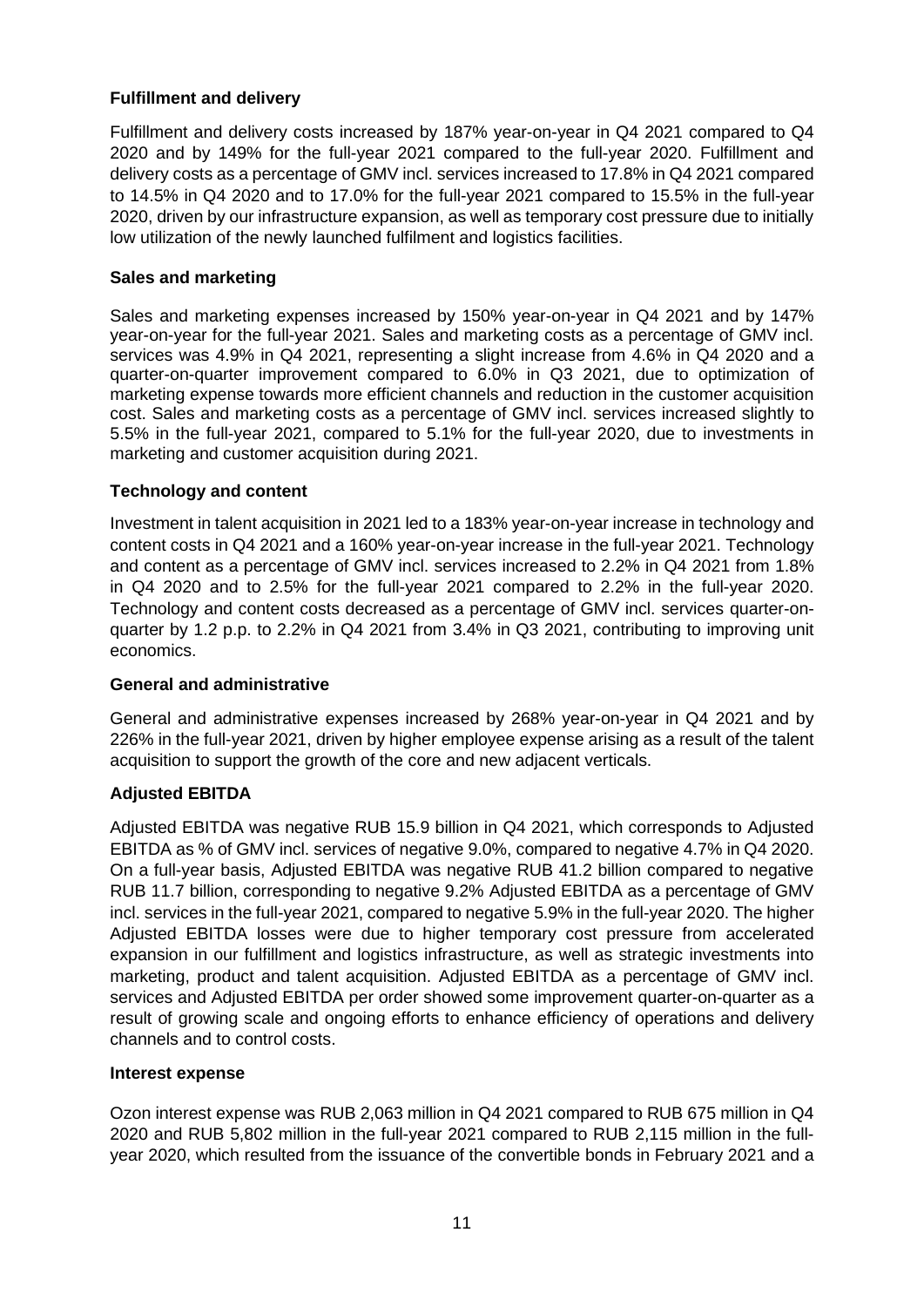new loan facility entered into in August 2021, as well as greater lease liabilities of RUB 42,467 million as of December 31, 2021 compared to RUB 15,490 million as of December 31, 2020.

#### **Interest income**

Interest income was RUB 739 million in Q4 2021 compared to RUB 123 million in Q4 2020 and RUB 1,484 million in the full-year 2021 compared to RUB 311 million in the full-year 2020, increasing due to higher short-term deposits in 2021.

#### **Foreign currency exchange gain/(loss), net**

Foreign currency exchange gain amounted to RUB 760 million in Q4 2021, compared to a loss of RUB 2,036 million in Q4 2020; and on a full-year basis, a loss of RUB 108 million in the fullyear 2021, compared to a loss of RUB 1,984 million in the full-year 2020, driven by the changes in the foreign currency position and fluctuation in U.S. dollar exchange rates.

#### **Income tax benefit/(expense)**

Income tax benefit was RUB 47 million in Q4 2021 compared to expense of RUB 324 million in Q4 2020, which was primarily due to deferred tax charges. Full-year 2021 income tax expense was RUB 2 million, compared to expense of RUB 230 million in the full-year 2020.

#### **Loss for the period**

Loss for the period amounted to RUB 20,794 million in Q4 2021 compared to RUB 9,407 million in Q4 2020 and to RUB 56,779 million in the full-year 2021 compared to RUB 22,264 million in the full-year 2020, which was a result of investments into business expansion, including infrastructure, marketing, product and talent acquisition with a view to build scale and gain market share.

#### **Shares Issued**

The total number of shares issued and outstanding as of December 31, 2021 was 216,413,735 (comprised of 216,413,733 ordinary shares and two Class A shares).

#### **Share-Based Compensation**

In April 2021, the Company entered into a trust deed with a trustee for operation of the Company's equity incentive plans (the "EIPs"). The trust holds ordinary shares or ADSs of the Company to be distributed under share-based awards granted to and exercisable by directors, officers and employees and deliver the shares or other securities exercisable under the EIPs to such participants upon exercise. The Company neither owns shares nor has voting rights in the trust.

### **Net Cash Generated From / (Used In) Operating Activities**

Net cash generated from operating activities was RUB 15,266 million in Q4 2021, compared to RUB 10,644 million in Q4 2020, due to positive working capital dynamics, offsetting the drag from the negative Adjusted EBITDA. Net cash used in operating activities was RUB 13,626 million for the full-year 2021, compared to net cash generated from operating activities of RUB 6,570 million in the full-year 2020, which was due to an increase in the operating costs.

#### **Working Capital**

Our working capital is primarily comprised of trade and other payables and inventory. Our accounts payable include trade payables for the products purchased from suppliers and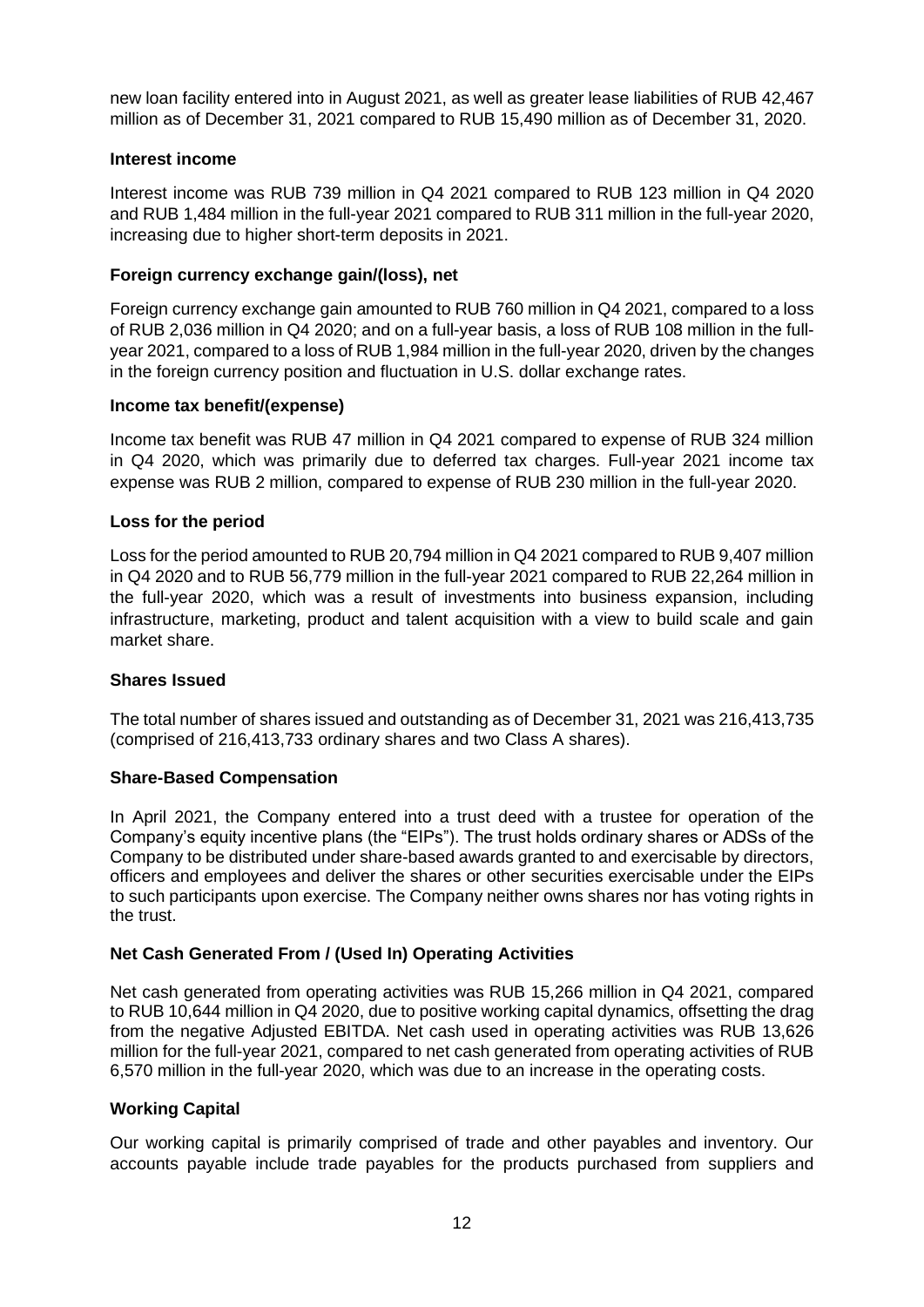payables to the third-party sellers on Ozon Marketplace. The primary movements in our working capital are discussed below.

As of December 31, 2021, our accounts payable amounted to RUB 89,273 million, compared to RUB 42,545 million as of December 31, 2020. As of December 31, 2021, Ozon had RUB 26,362 million of inventories, compared to RUB 15,342 million as of December 31, 2020. Ozon inventories mainly include merchandise held for resale and goods in transit, associated with our Direct (1P) Sales.

#### **Capital Expenditures**

Capital expenditures amounted to RUB 8,841 million in Q4 2021 compared to RUB 2,059 million in Q4 2020 and RUB 19,341 million in the full-year 2021 compared to RUB 6,840 million in the full-year 2020, as we nearly tripled our warehouse footprint. The increased capital expenditures was driven by the acquisition of fulfillment and computer equipment, as well as other hardware.

#### **Free Cash Flow**

Free cash flow was positive RUB 4,169 million in Q4 2021, compared to positive RUB 7,787 million in Q4 2020. In the full-year 2021, Free Cash Flow was negative RUB 37,736 million, compared to negative RUB 2,566 million in the full-year 2020 due to the higher Adjusted EBITDA loss and higher capital expenditures.

#### **Borrowings**

#### **Convertible bonds**

In February 2021, Ozon completed an offering of \$750 million in aggregate principal amount of 1.875% senior unsecured convertible bonds due 2026 ("the Bonds") at par. Total proceeds from the convertible Bonds amounted to RUB 54,499 million, net of RUB 988 million of issue costs. Interest is payable semi-annually in arrears in each year, with the first payment on August 24, 2021.

The Bonds are convertible into cash, our ordinary shares represented by the ADSs, or a combination of cash and the ADSs, at our discretion, based the conversion price set at \$86.6480 (as such may be adjusted in accordance with the terms of the Bonds). At the initial recognition, the conversion feature of the convertible Bonds with the fair value of RUB 6,958 million was classified as financial liability and measured at fair value through profit and loss, while the host liability was accounted for at amortized cost using the market interest rate of 5.1% per year. Please see Item 5.B "*Operating and Financial Review and Prospects— Liquidity and Capital Resources*" of the Annual Report for the year ended December 31, 2021 with respect to the Delisting Event and further developments related to the bonds. Additional information regarding the Bonds is disclosed in the Company's press releases dated March 4, 2022, March 9, 2022, and March 17, 2022.

#### **Bank Loans**

In August 2021, the Group received RUB 9,900 million in cash net of a one-off utilization commission of RUB 100 million under a one-year unsecured loan facility agreement with a third-party bank. The loan facility carries interest at a nominal rate of 8.5% per year. The interest is payable on a monthly basis. The principal amount is repayable in August 2022.

#### **Lease Liabilities and Commitments**

Ozon lease liabilities increased to RUB 42,467 million as of December 31, 2021, from RUB 15,490 million as of December 31, 2020, due to significant infrastructure expansion.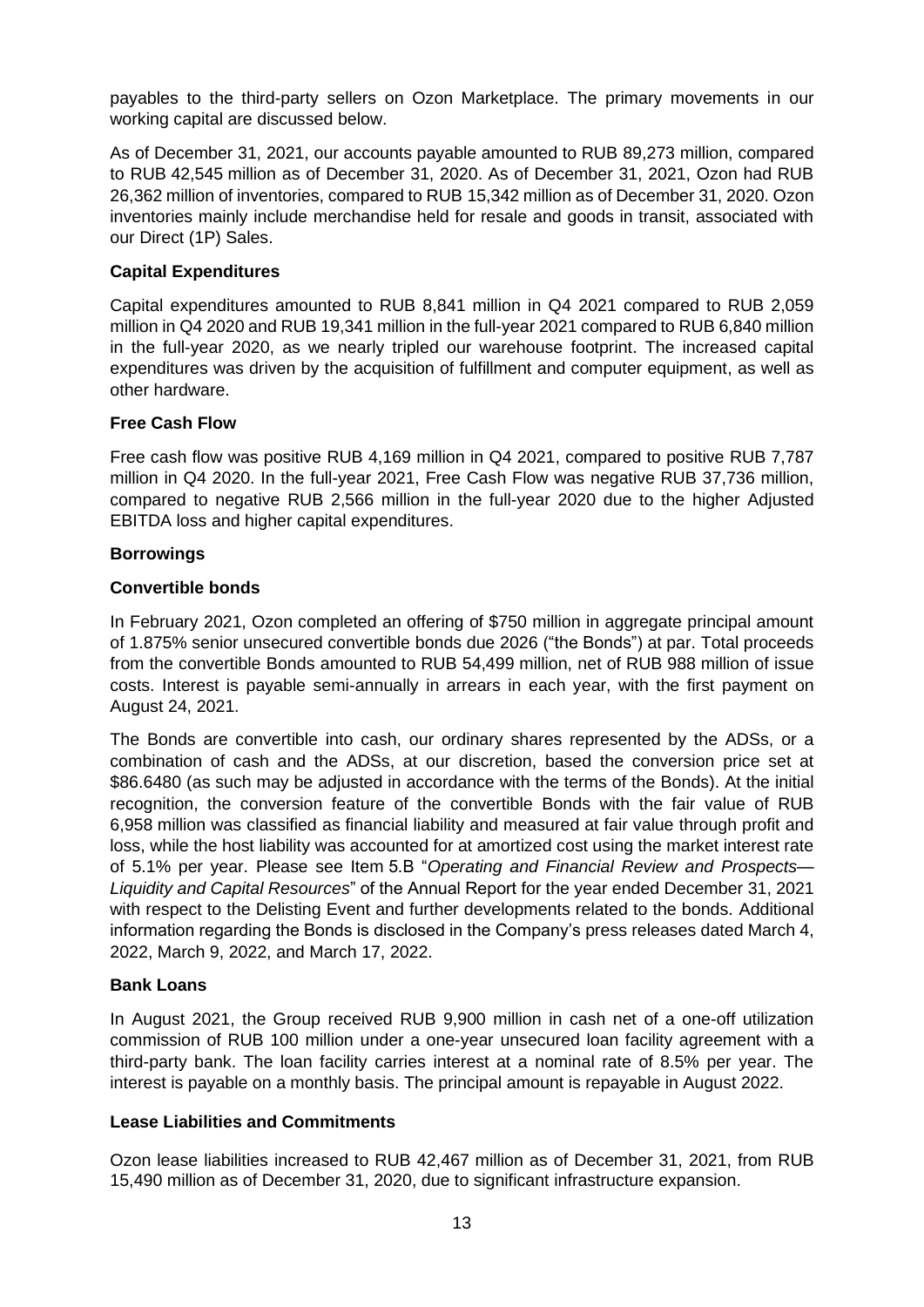#### **Cash and Cash Equivalents**

Cash, cash equivalents and short-term bank deposits amounted to RUB 125,991 million as of December 31, 2021, compared to RUB 103,724 million as of December 31, 2020.

## **Subsequent events**

The subsequent events described in this section are considered non-adjusting in relation to the Group's financial position, results of operations and cash flows presented in the consolidated financial statements for the year ended December 31, 2021.

#### **Risk and uncertainties related to current environment**

In connection with the ongoing geopolitical crisis surrounding Ukraine, additional sanctions were imposed by the United States, the European Union, the United Kingdom and some other countries on Russia, including major Russian financial institutions and certain other entities and individuals. In addition, additional trade restrictions were introduced. In response to the sanctions described above, Russia introduced certain currency control and other restrictive measures while the Russian Central Bank increased the key interest rate to 20% (which was subsequently decreased to 17% as of the date of this press release and is due to go down to 14% from May 4, 2022).

There is an increased risk that even further sanctions may be introduced. This may have significant adverse impact on Russia's economy. These events have led to the depreciation of the Russian ruble, increased volatility of financial markets and significantly increased the level of economic uncertainty in the Russian business environment. As a result, Ozon may experience difficulties accessing the international equity and debt markets. The long-term effects of the imposed and possible additional sanctions are difficult to determine. The future business environment may differ from management's assessment.

#### **Impact of sanctions**

Sanctions imposed by the United States, the European Union, the United Kingdom and other countries in response to the ongoing geopolitical crisis surrounding Ukraine, as well as further regulatory measures taken by Russia in response, have had a significant, and in many cases, unprecedented, impact on companies operating in Russia. These actions have had, and are expected to continue to have, a material adverse effect on our business, financial condition and results of operations and on the value and trading of the ADSs. We may also face greater difficulties raising capital in the future, which could potentially reduce the level of future investment into infrastructure expansion and operations. We also cannot provide any assurance that any further development in sanctions, or escalation of the Ukraine situation more generally, will not have a significant impact on our business, financial condition or results of operations. The imposed sanctions in response to the ongoing geopolitical crisis surrounding Ukraine and their impact on the Russian economy may prevent us from achieving our financial, operational and strategic objectives, including those described in the Company's Annual Report (Form 20-F) for the year ended December 31, 2021. See Item 3.D "*Key Information—Risk Factors—Risks Relating to Our Business and Industry—Sanctions imposed by the United States, the European Union, the United Kingdom and other countries in response to the geopolitical crisis surrounding Ukraine are likely to have a material adverse effect on our business, financial condition and results of operations and on the value and trading of the ADSs*" of the Annual Report for the year ended December 31, 2021.

On April 7, 8 and 13, 2022, Australia, the European Union, and the United Kingdom and Switzerland, respectively, imposed asset freeze sanctions on Mr. Alexander Shulgin, the then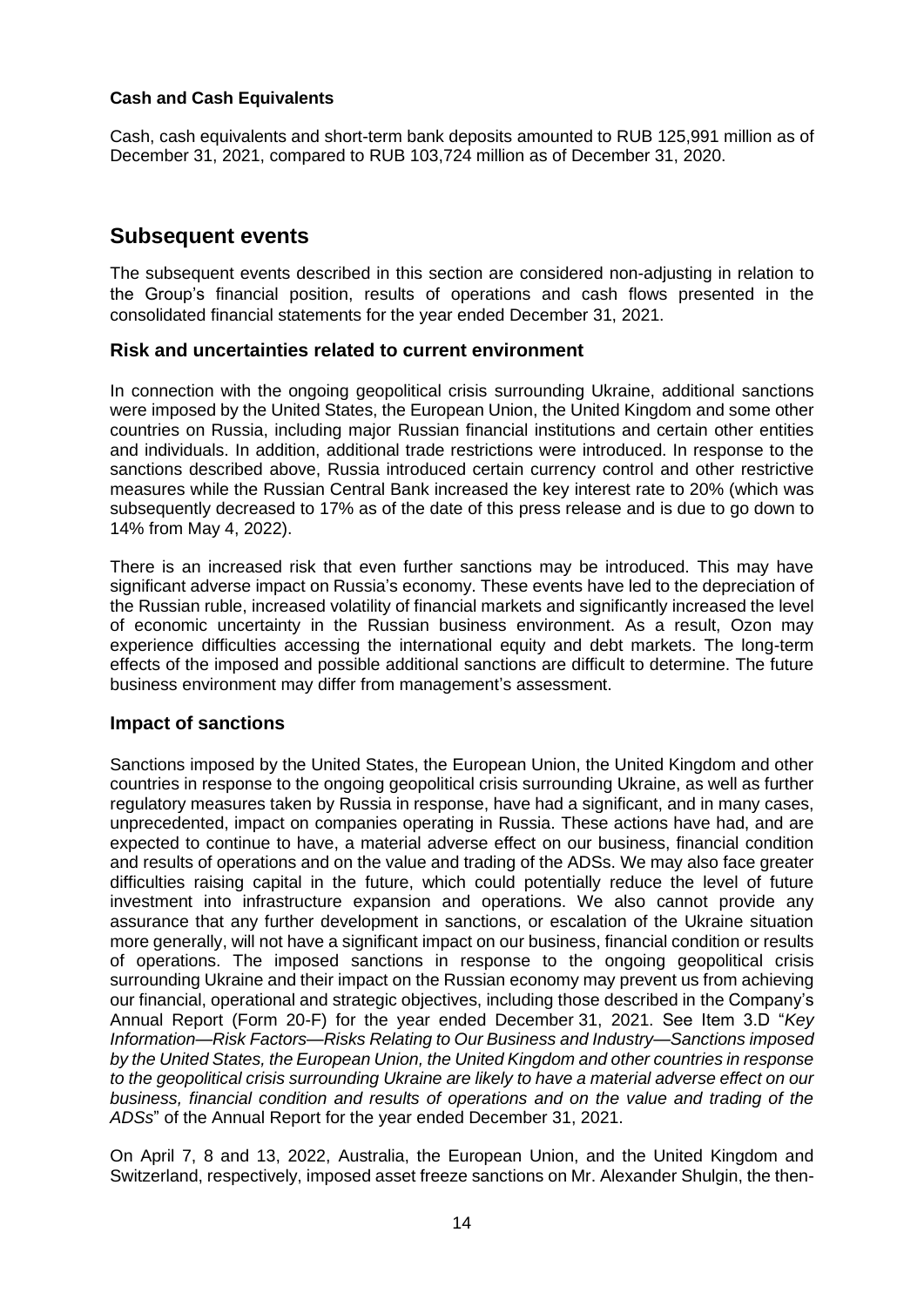CEO of our Group and an Executive Director on our board of directors. On April 11, 2022, Mr. Shulgin resigned from our board of directors and is no longer CEO of our Group. Mr. Igor Gerasimov, Chief Financial Officer of our Group, replaced Mr. Shulgin as an Executive Director on our board of directors. See Item 6.A of the Company's Annual Report (Form 20-F) for the year ended December 31, 2021 "Directors, Senior Management and Employees—Directors and Senior Management" for more details. On April 28, 2022, Mr. Shulgin resigned from his positions as the General Director of our key Russian operating subsidiary and our Russian holding company.

In addition, on March 31, 2022, Ozon Bank was removed from the SDN List by OFAC. For further disclosure please refer to the Company's press releases dated March 31, 2022 and February 25, 2022. As per our press release "Ozon Informs about Developments at Ozon Bank", on February 24, 2022, Ozon Bank was included in the SDN List by OFAC as an entity "linked to Sovcombank Open Joint Stock Company". Ozon acquired 100% of share capital of Oney Bank LLC (now Ozon Bank) from Sovcombank on May 26, 2021, when Oney Bank ceased to be an affiliate of Sovcombank. On February 25, 2022, Ozon filed a request to OFAC to remove Ozon Bank from the SDN List because Ozon Bank is not linked to Sovcombank.

Under the terms of our \$750 million "Bonds", a "Delisting Event" occurs if, among other things, trading of the ADSs on Nasdaq is suspended for a period of seven dealing days or more. As a result of the suspension of the ADSs on Nasdaq, a Delisting Event under the Bonds occurred following the close of trading on March 8, 2022. Under the terms of the Bonds, the holders of the Bonds will be entitled to require us to redeem their Bonds at the principal amount together with accrued interest on the redemption date, which is May 31, 2022. Due to, among other things, uncertainty around the impact of the restrictions under the recently enacted Russian capital control and protection measures on the ability to transfer cash funds outside of Russia from our Russian subsidiaries to our holding company, which is the issuer of the Bonds, there is a risk that we will not have sufficient liquidity available at the relevant time at the level of our holding company to fund the payments required for the redemption if all or significant number of the holders of the Bonds choose to exercise their redemption right. A failure to timely pay the amounts due under the redemption would result in an "Event of Default" under the terms of the Bonds and may trigger a potential cross-default on our other liabilities. If we provided to our holding company the liquidity necessary to fund the early redemption in the absence of the new restrictions, such redemption would result in a significant reduction in the amount of liquidity available to fund our operations and would have a significant effect on our operations and growth outlook. We have entered into discussions with an ad hoc group of holders of the Bonds and their advisers in connection with a proposed consensual restructuring of our financial indebtedness under the Bonds following the "Delisting Event" and aim to be in a position to enter into a standstill agreement with a significant number of holders of the Bonds in the near term with a view to continue such discussions and to reach an agreement on the long-term restructuring of the Bonds within the current financial year.

Following the occurrence of a Delisting Event, as disclosed in the Company's press release dated March 9, 2022, a group of Bondholders has formed an "Ad Hoc Committee" and appointed Houlihan Lokey, as its financial adviser, and Akin Gump Strauss Hauer & Feld LLP, as its legal adviser, to conduct an orderly discussion process with the Company with a view to finding a fair and sustainable solution for all stakeholders. To the extent any of the Bondholders are interested in joining the Ad Hoc Committee or join the coordinated effort we invite them to make inquiries to Houlihan Lokey at projectondohl@hl.com.

In response to the current economic challenges, our management revisited our budget and liquidity plan to refocus our operations on improvement of efficiency and reduction of needs for additional funding. We estimate that we had approximately RUB 92,500 million in cash and cash equivalents and short-term bank deposits as of March 31, 2022 available to support our liquidity needs, most of which is held in deposits in Russia. During the first quarter of 2022, we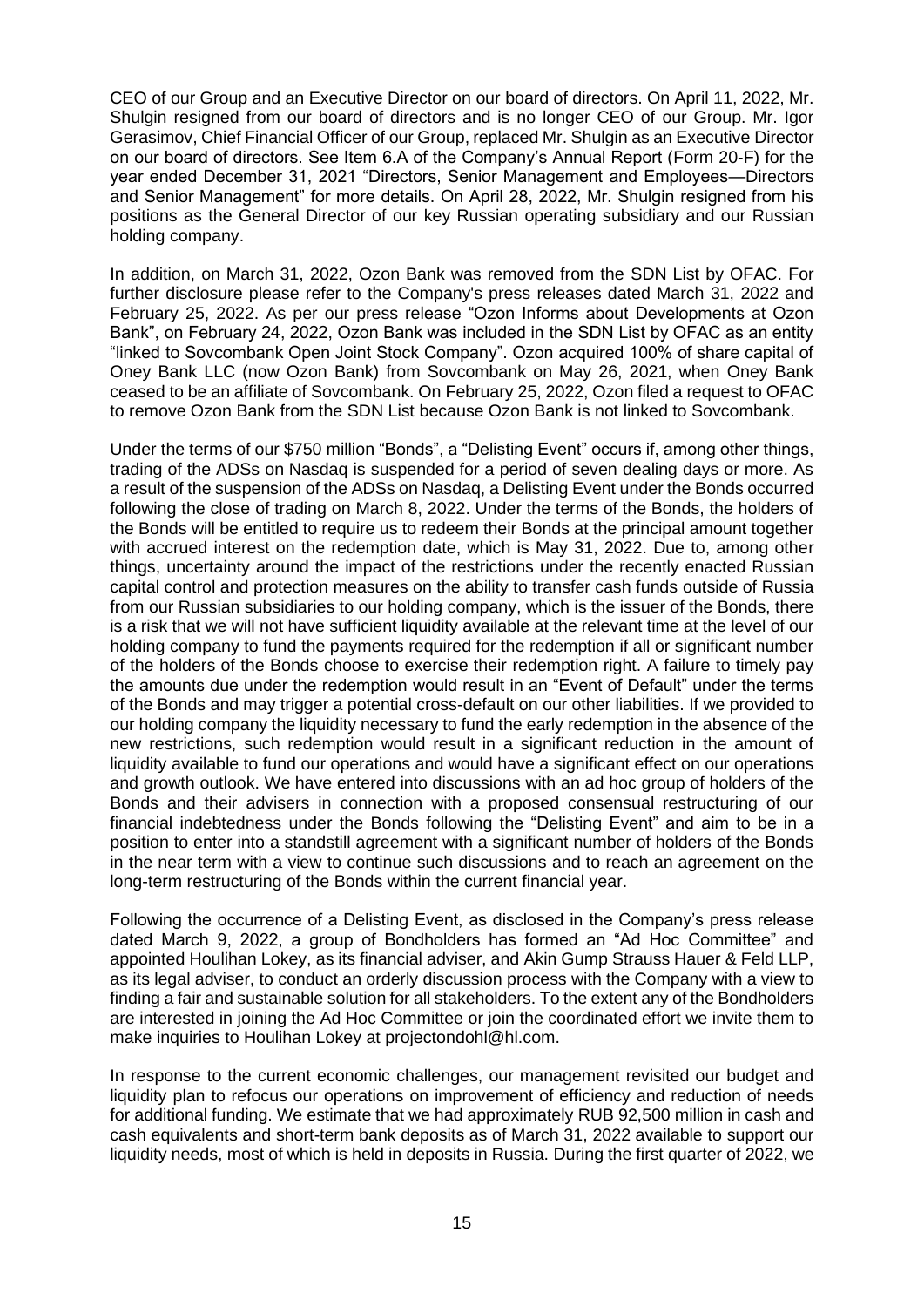accelerated and brought forward purchases of equipment, including IT and warehouse equipment, to ensure uninterrupted supply.

See Item 5.B of the Company's Annual Report (Form 20-F) for the year ended December 31, 2021: "Operating and Financial Review and Prospects—Liquidity and Capital Resources" regarding our management's conclusion as to our ability to continue as a going concern.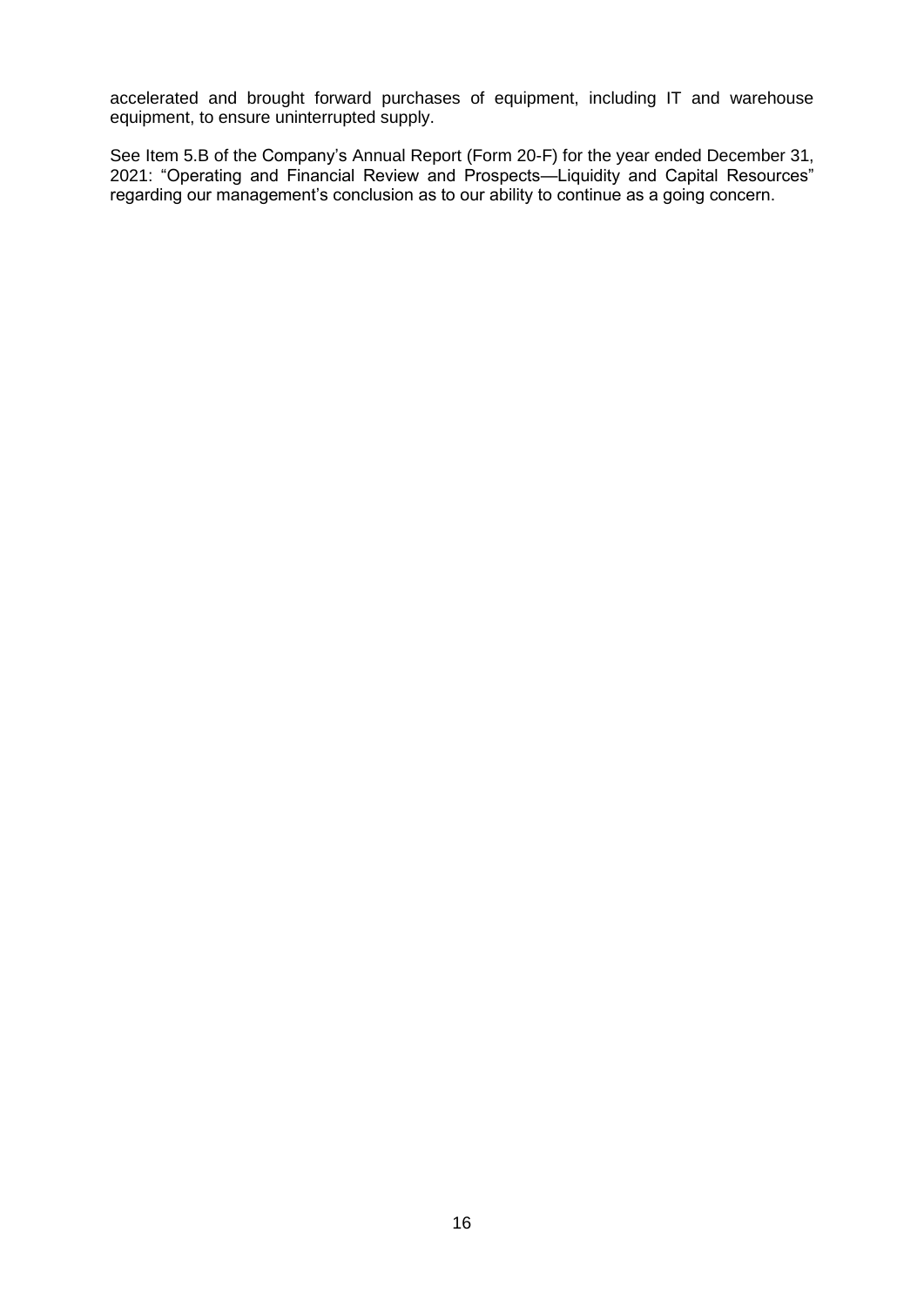## **Disclaimer**

This press release contains forward-looking statements within the meaning of the Private Securities Litigation Reform Act of 1995 that reflect the current views of Ozon Holdings PLC ("we", "our" or "us", or the "Company") about future events and financial performance. All statements contained in this press release that do not relate to matters of historical fact should be considered forward-looking statements.

These forward-looking statements are based on management's current expectations. However, it is not possible for our management to predict all risks, nor can we assess the impact of all factors on our business or the extent to which any factor, or combination of factors, may cause actual results to differ materially from those contained in any forward-looking statements we may make. These statements are neither promises nor guarantees but involve known and unknown risks, uncertainties and other important factors and circumstances that may cause Ozon's actual results, performance or achievements to be materially different from its expectations expressed or implied by the forward-looking statements, including conditions in the U.S. capital markets, negative global economic conditions, potential negative developments in the COVID-19 pandemic, the geopolitical crisis surrounding Ukraine and sanctions and governmental measures imposed in response, other negative developments in Ozon's business or unfavorable legislative or regulatory developments. We caution you therefore against relying on these forward-looking statements, and we qualify all of our forward-looking statements by these cautionary statements. Please refer to our Annual Report on Form 20-F for the year ended December 31, 2021 and other filings with the SEC concerning factors that could cause actual results to differ materially from those described in our forwardlooking statements.

These and other important factors could cause actual results to differ materially from those indicated by the forward-looking statements made in this press release. Any such forwardlooking statements represent management's estimates as of the date of this press release. While Ozon may elect to update such forward-looking statements at some point in the future, Ozon disclaims any obligation to do so, even if subsequent events cause its views to change. These forward-looking statements should not be relied upon as representing Ozon's views as of any date subsequent to the date of this press release.

This press release includes certain non-IFRS financial measures not presented in accordance with IFRS, including but not limited to Contribution (Loss)/(Profit), Adjusted EBITDA and Free Cash Flow. These financial measures are not measures of financial performance or liquidity in accordance with IFRS and may exclude items that are significant in understanding and assessing our financial results. Therefore, these measures should not be considered in isolation or as an alternative to loss for the period or other measures of profitability, liquidity or performance under IFRS. You should be aware that the Company's presentation of these measures may not be comparable to similarly titled measures used by other companies, which may be defined and calculated differently. See "Presentation of Financial and Other Information" in this press release for a reconciliation of certain of these non-IFRS measures from the most directly comparable IFRS measure.

This press release includes quarterly information for the three months ended December 31, 2021 and 2020. The quarterly information has not been audited or reviewed by the Company's auditors and should be read in conjunction with our consolidated financial statements for the years ended December 31, 2021, 2020 and 2019 and related notes thereto appearing elsewhere in the Company's Annual Report (Form 20-F) for the year ended December 31, 2021 filed with the SEC on May 2, 2022.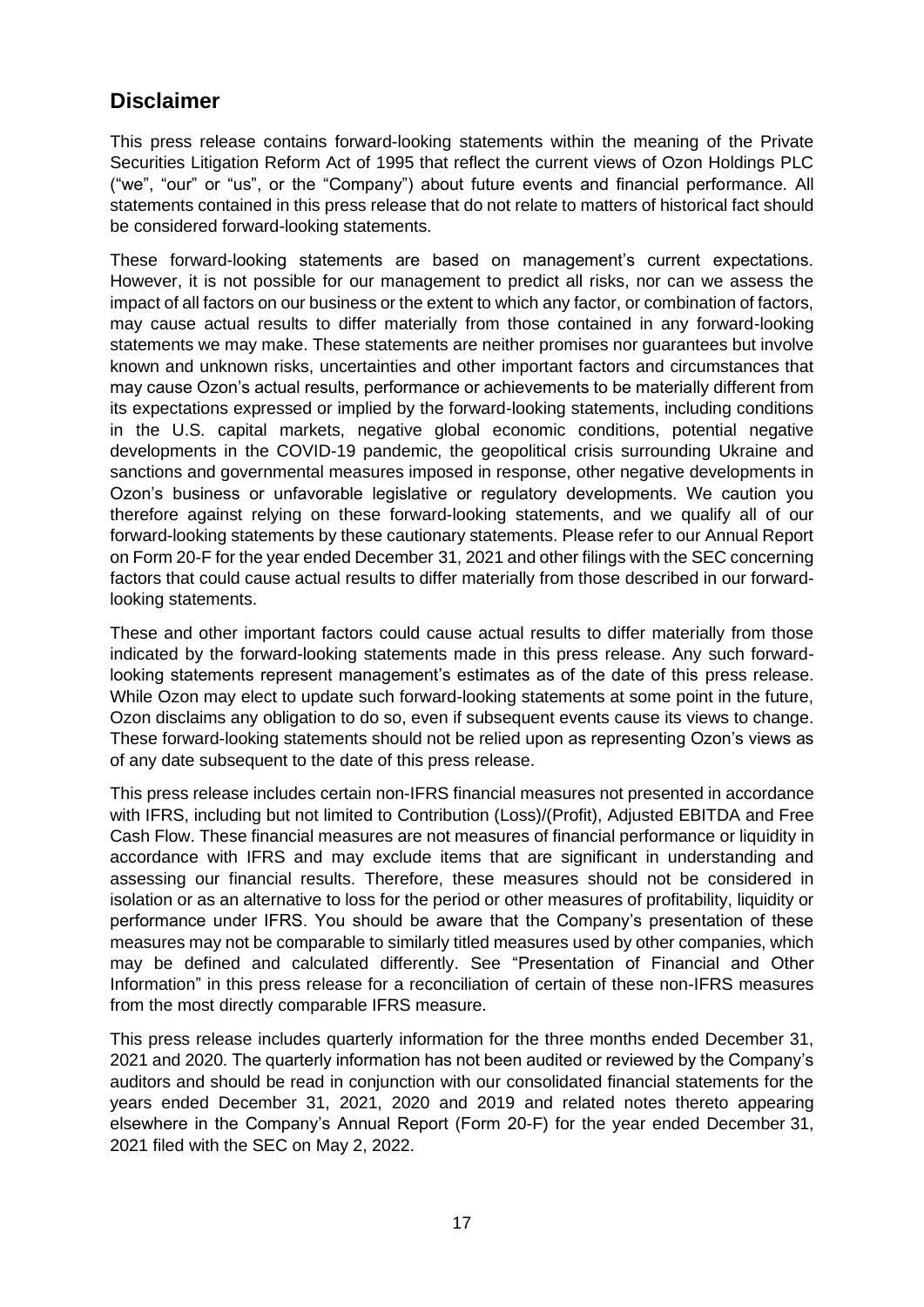The trademarks included herein are the property of the owners thereof and are used for reference purposes only. Such use should not be construed as an endorsement of the products or services of the Company.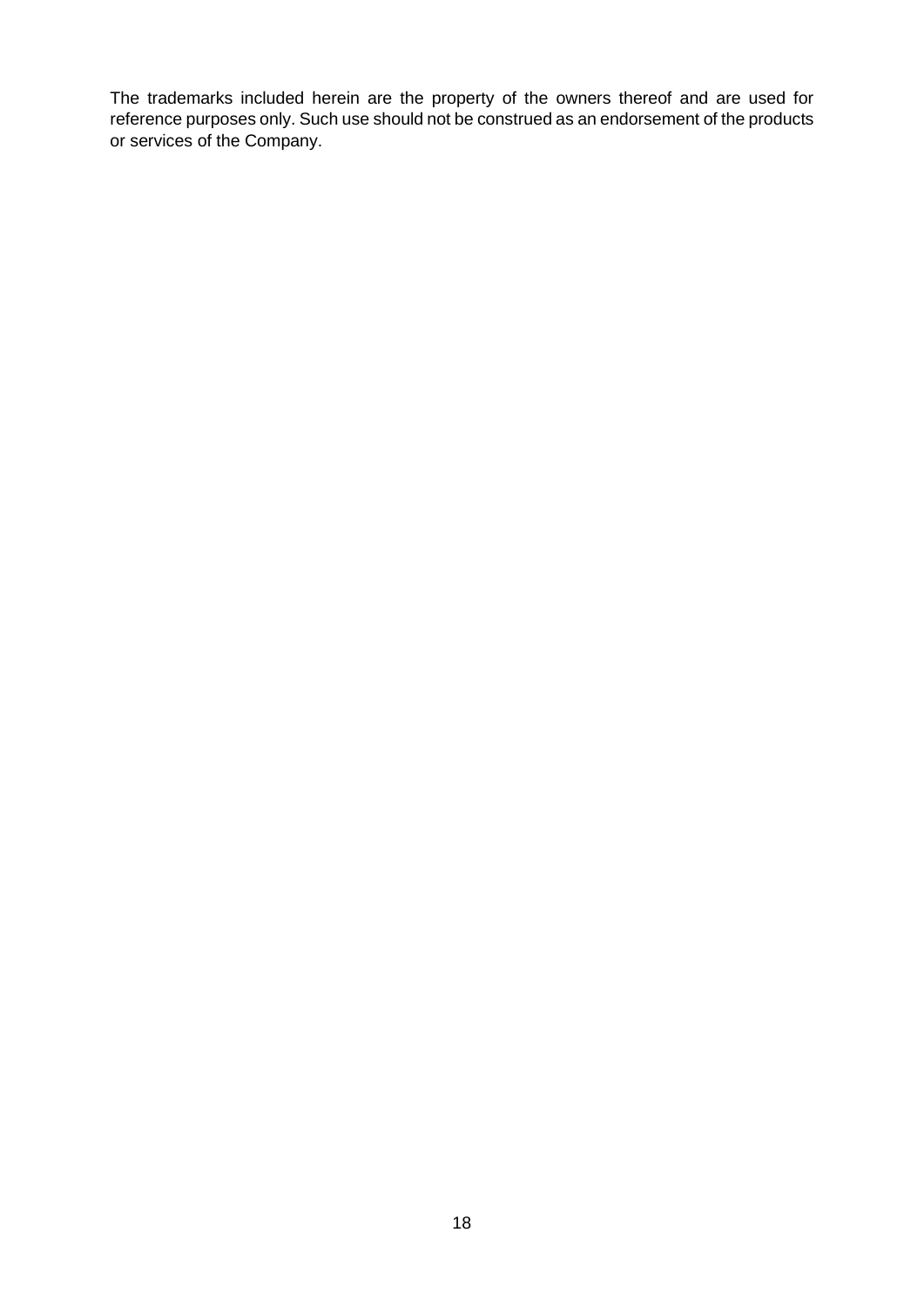## **Consolidated Statements of Profit or Loss and Other Comprehensive Income**

| (RUB in millions)                                                                      | For the three months<br>ended December 31 (unaudited), |           |                         | For the twelve months<br>ended December 31, |            |                  |
|----------------------------------------------------------------------------------------|--------------------------------------------------------|-----------|-------------------------|---------------------------------------------|------------|------------------|
|                                                                                        | 2021                                                   | 2020      | <b>YoY</b><br>change, % | 2021                                        | 2020       | YoY<br>change, % |
| <b>Revenue:</b>                                                                        |                                                        |           |                         |                                             |            |                  |
| Sales of goods                                                                         | 42,739                                                 | 28,569    | 50%                     | 120,792                                     | 81,414     | 48%              |
| Service revenue                                                                        | 23,559                                                 | 9,182     | 157%                    | 57,423                                      | 22,936     | 150%             |
| <b>Total revenue</b>                                                                   | 66,298                                                 | 37,751    | 76%                     | 178,215                                     | 104,350    | 71%              |
| <b>Operating expenses:</b>                                                             |                                                        |           |                         |                                             |            |                  |
| Cost of sales                                                                          | (39, 652)                                              | (26, 133) |                         | (112, 548)                                  | (72, 859)  |                  |
| Fulfillment and delivery                                                               | (31, 505)                                              | (10, 971) |                         | (76, 240)                                   | (30, 676)  |                  |
| Sales and marketing                                                                    | (8,696)                                                | (3, 473)  |                         | (24, 695)                                   | (10, 015)  |                  |
| Technology and content                                                                 | (3,907)                                                | (1, 381)  |                         | (11, 422)                                   | (4, 394)   |                  |
| General and<br>administrative                                                          | (4,821)                                                | (1,309)   |                         | (12, 166)                                   | (3,729)    |                  |
| <b>Total operating</b><br>expenses                                                     | (88, 581)                                              | (43, 267) |                         | (237, 071)                                  | (121, 673) |                  |
| <b>Operating loss</b>                                                                  | (22, 283)                                              | (5, 516)  |                         | (58, 856)                                   | (17, 323)  |                  |
| Net gain on revaluation<br>of conversion options<br>and other financial<br>instruments | 2,037                                                  |           |                         | 6,341                                       |            |                  |
| Loss on disposal of<br>non-current assets                                              | (22)                                                   | (22)      |                         | (33)                                        | (35)       |                  |
| Interest expense                                                                       | (2,063)                                                | (675)     |                         | (5,802)                                     | (2, 115)   |                  |
| Interest income                                                                        | 739                                                    | 123       |                         | 1,484                                       | 311        |                  |
| Share of profit of an<br>associate                                                     | (9)                                                    | 43        |                         | 197                                         | 112        |                  |
| Foreign currency<br>exchange gain/(loss), net                                          | 760                                                    | (2,036)   |                         | (108)                                       | (1,984)    |                  |
| Other non-operating<br>expense                                                         |                                                        | (1,000)   |                         |                                             | (1,000)    |                  |
| <b>Total non-operating</b><br>income / (expense)                                       | 1,442                                                  | (3, 567)  |                         | 2,079                                       | (4,711)    |                  |
| Loss before income tax                                                                 | (20, 841)                                              | (9,083)   |                         | (56, 777)                                   | (22, 034)  |                  |
| Income tax benefit /<br>(expense)                                                      | 47                                                     | (324)     |                         | (2)                                         | (230)      |                  |
| Loss for the period                                                                    | (20, 794)                                              | (9, 407)  |                         | (56, 779)                                   | (22, 264)  |                  |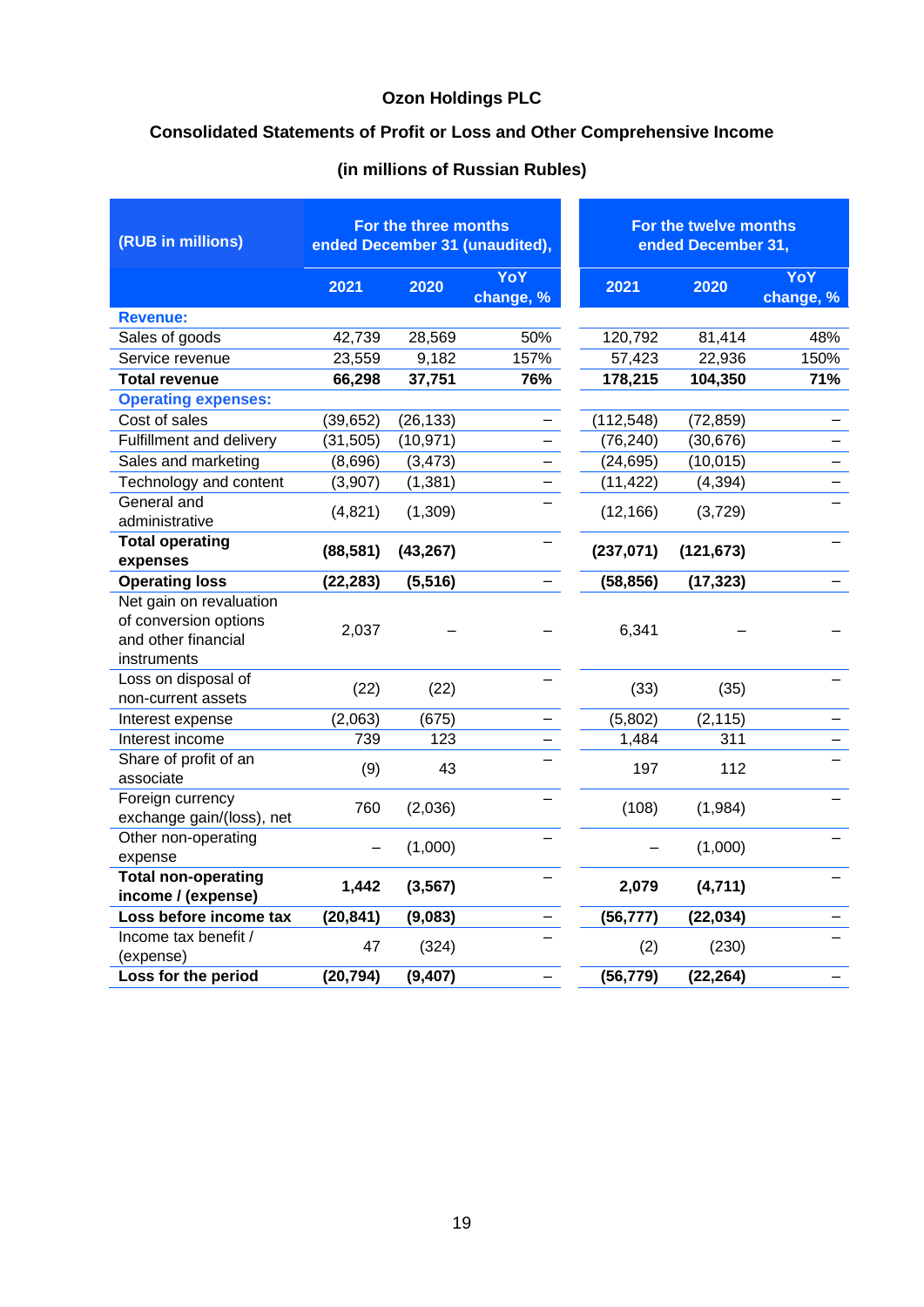## **Consolidated Statements of Cash Flows**

| (RUB in millions)                                                                     | For the three months<br>ended December 31 (unaudited), |                | For the twelve months<br>ended December 31, |           |
|---------------------------------------------------------------------------------------|--------------------------------------------------------|----------------|---------------------------------------------|-----------|
|                                                                                       | 2021                                                   | 2020           | 2021                                        | 2020      |
| <b>Cash flows from operating</b><br><b>activities</b>                                 |                                                        |                |                                             |           |
| Loss before income tax adjusted<br>for:                                               | (20, 841)                                              | (9,083)        | (56, 777)                                   | (22, 034) |
| Depreciation and amortization<br>of non-current assets                                | 3,331                                                  | 1,561          | 9,880                                       | 4,963     |
| Interest expense                                                                      | 2,063                                                  | 675            | 5,802                                       | 2,115     |
| Interest income                                                                       | (739)                                                  | (123)          | (1, 484)                                    | (311)     |
| Foreign currency exchange loss<br>/ (gain), net                                       | (760)                                                  | 2,036          | 108                                         | 1,984     |
| Net gain from revaluation of<br>conversion options and other<br>financial instruments | (2,037)                                                |                | (6, 341)                                    |           |
| Write-downs and losses of<br>inventories                                              | 1,656                                                  | (211)          | 3,317                                       | 482       |
| Loss on disposal of non-current<br>assets                                             | 22                                                     | 22             | 33                                          | 35        |
| Share of profit of an associate                                                       | 9                                                      | (43)           | (197)                                       | (112)     |
| Changes in allowances on<br>accounts receivable and<br>advances paid                  | (18)                                                   | $\overline{7}$ | (19)                                        | 131       |
| Forgiveness of lease payments                                                         |                                                        | (3)            |                                             | (21)      |
| Share-based compensation<br>expense                                                   | 3,066                                                  | 379            | 7,820                                       | 644       |
| <b>Movements in working capital:</b>                                                  |                                                        |                |                                             |           |
| Changes in inventories                                                                | (8,619)                                                | (3,866)        | (14, 278)                                   | (5,005)   |
| Changes in accounts receivable                                                        | (2, 208)                                               | (771)          | (3, 125)                                    | (482)     |
| Changes in advances paid and<br>other assets                                          | (3,612)                                                | (276)          | (7,042)                                     | (481)     |
| Changes in trade accounts<br>payable                                                  | 41,121                                                 | 18,020         | 44,538                                      | 20,885    |
| Changes in other liabilities                                                          | 4,022                                                  | 2,779          | 8,773                                       | 5,202     |
| <b>Cash generated from operations</b><br>/ (used in)                                  | 16,456                                                 | 11,103         | (8,992)                                     | 7,995     |
| Interest paid                                                                         | (1, 173)                                               | (454)          | (4, 485)                                    | (1, 356)  |
| Income tax paid                                                                       | (17)                                                   | (5)            | (149)                                       | (69)      |
| Net cash generated from / (used<br>in) operating activities                           | 15,266                                                 | 10,644         | (13, 626)                                   | 6,570     |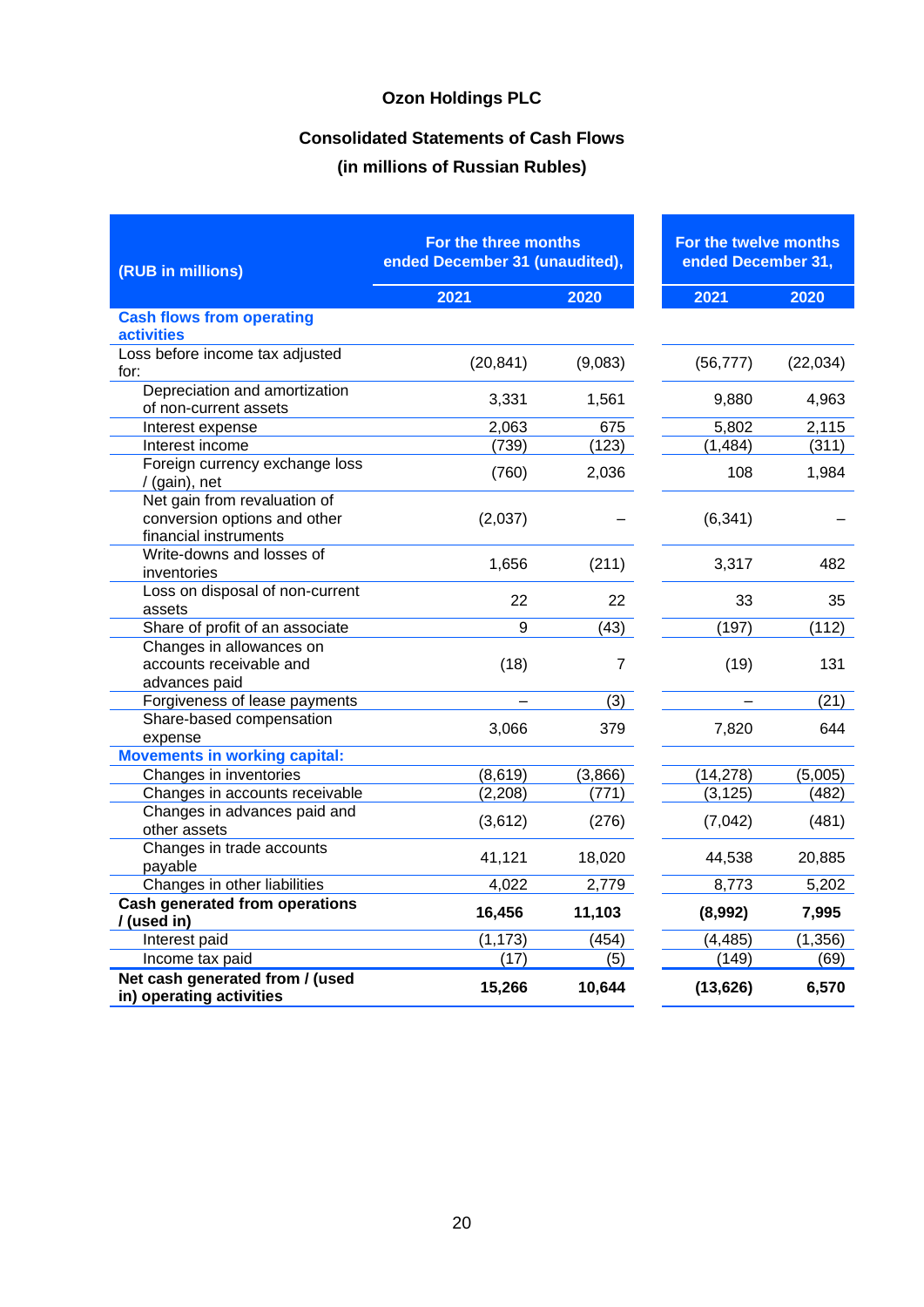## **Consolidated Statements of Cash Flows (Continued)**

| (RUB in millions)                                                                        | For the three months<br>ended December 31<br>(unaudited), |          |           | For the twelve months<br>ended December 31, |  |  |
|------------------------------------------------------------------------------------------|-----------------------------------------------------------|----------|-----------|---------------------------------------------|--|--|
|                                                                                          | 2021                                                      | 2020     | 2021      | 2020                                        |  |  |
| <b>Cash flows from investing activities</b>                                              |                                                           |          |           |                                             |  |  |
| Purchase of property, plant and<br>equipment                                             | (8,686)                                                   | (2,006)  | (18,680)  | (6, 714)                                    |  |  |
| Purchase of intangible assets                                                            | (155)                                                     | (53)     | (661)     | (126)                                       |  |  |
| Placement of bank deposits                                                               | (14, 234)                                                 |          | (17, 200) |                                             |  |  |
| Interest received                                                                        | 565                                                       | 93       | 1,267     | 260                                         |  |  |
| Dividends received from an<br>associate                                                  | 70                                                        |          | 211       |                                             |  |  |
| <b>Issuance of loans</b>                                                                 | (203)                                                     |          | (340)     |                                             |  |  |
| Net cash used in investing activities                                                    | (22, 643)                                                 | (1, 966) | (35, 403) | (6, 580)                                    |  |  |
| <b>Cash flows from financing activities</b>                                              |                                                           |          |           |                                             |  |  |
| Convertible bonds issue proceeds                                                         |                                                           |          | 54,499    |                                             |  |  |
| Convertible loans issue proceeds                                                         |                                                           |          |           | 6,171                                       |  |  |
| Proceeds from issue of ordinary<br>shares                                                |                                                           | 90,480   |           | 90,480                                      |  |  |
| Proceeds from exercise of share<br>option                                                |                                                           |          | 313       |                                             |  |  |
| Proceeds from borrowings                                                                 | 240                                                       | 2,293    | 10,371    | 8,711                                       |  |  |
| Repayment of borrowings                                                                  | (140)                                                     | (129)    | (6, 522)  | (499)                                       |  |  |
| Payment of principal portion of<br>lease liabilities                                     | (2, 256)                                                  | (798)    | (4,769)   | (2, 296)                                    |  |  |
| Net cash (used in) / generated from<br>financing activities                              | (2, 156)                                                  | 91,846   | 53,892    | 102,567                                     |  |  |
| Net (decrease) / increase in cash<br>and cash equivalents                                | (9, 533)                                                  | 100,524  | 4,863     | 102,557                                     |  |  |
| Cash and cash equivalents at the<br>beginning of the period                              | 116,468                                                   | 5,126    | 103,702   | 2,994                                       |  |  |
| Effects of exchange rate changes<br>on the balance of cash held in<br>foreign currencies | 1,102                                                     | (1,948)  | (528)     | (1, 849)                                    |  |  |
| Cash and cash equivalents at the<br>end of the period                                    | 108,037                                                   | 103,702  | 108,037   | 103,702                                     |  |  |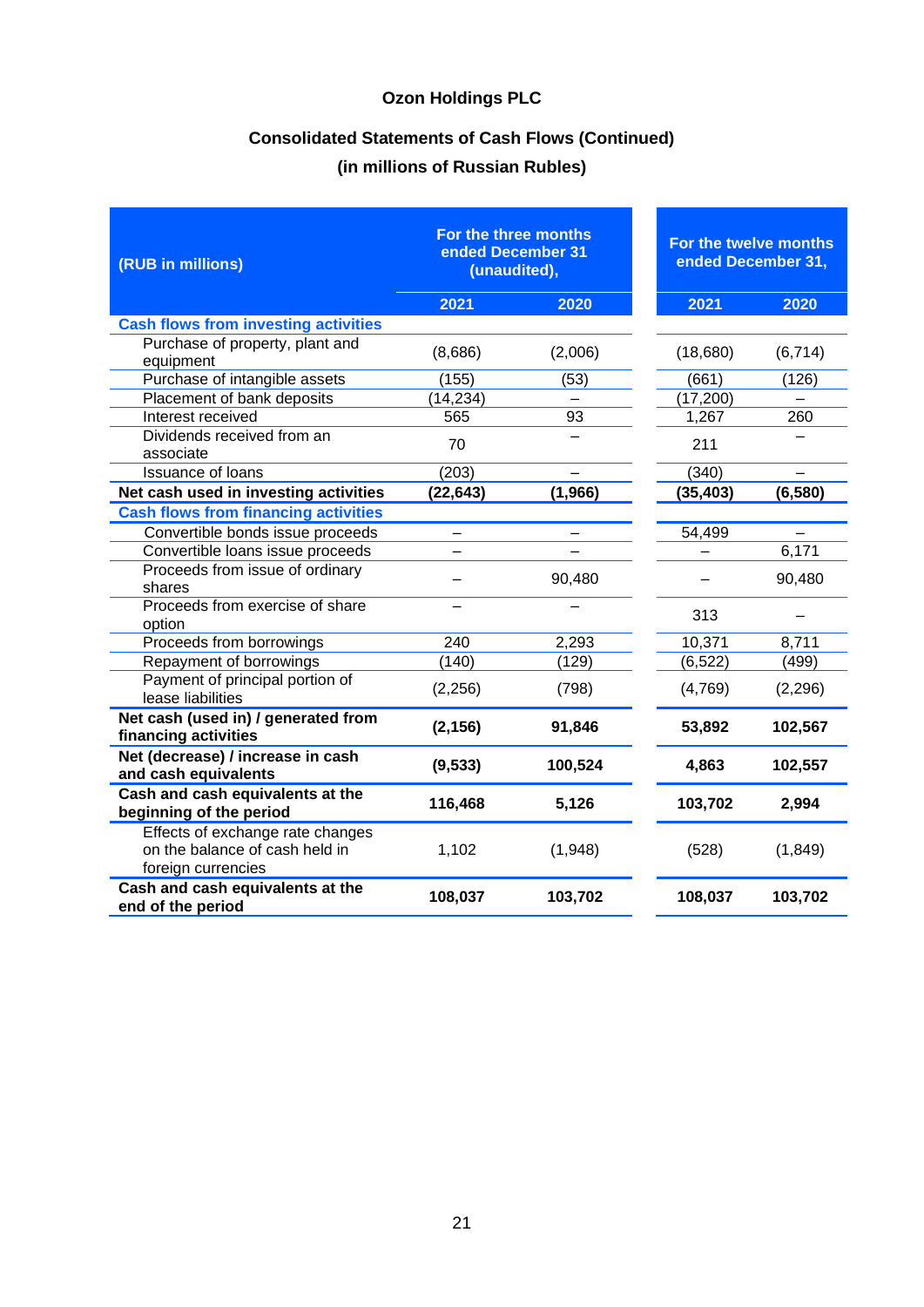### **Audited Consolidated Balance Sheet (in millions of Russian Rubles)**

| (RUB in millions)                         | As of                    |                          |  |  |
|-------------------------------------------|--------------------------|--------------------------|--|--|
|                                           | <b>December 31, 2021</b> | <b>December 31, 2020</b> |  |  |
| <b>Assets</b>                             |                          |                          |  |  |
| <b>Non-current assets</b>                 |                          |                          |  |  |
| Property, plant and equipment             | 29,970                   | 13,003                   |  |  |
| Right-of-use assets                       | 39,940                   | 14,579                   |  |  |
| Intangible assets                         | 1,171                    | 317                      |  |  |
| Investments in an associate               | 1,238                    | 1,111                    |  |  |
| Deferred tax assets                       | 80                       | 44                       |  |  |
| Other financial assets                    | 2,312                    | 746                      |  |  |
| Other non-financial assets                | 41                       |                          |  |  |
| <b>Total non-current assets</b>           | 74,752                   | 29,800                   |  |  |
| <b>Current assets</b>                     |                          |                          |  |  |
| Inventories                               | 26,362                   | 15,342                   |  |  |
| Accounts receivable                       | 6,611                    | 3,405                    |  |  |
| Other financial assets                    | 75                       |                          |  |  |
| VAT receivable                            | 3,440                    | 908                      |  |  |
| Other non-financial assets                | 4,107                    | 1,429                    |  |  |
| Short-term bank deposits                  | 17,954                   | 22                       |  |  |
| Cash and cash equivalents                 | 108,037                  | 103,702                  |  |  |
| <b>Total current assets</b>               | 166,586                  | 124,808                  |  |  |
| <b>Total assets</b>                       | 241,338                  | 154,608                  |  |  |
| <b>Equity and liabilities</b>             |                          |                          |  |  |
| <b>Equity</b>                             |                          |                          |  |  |
| Share capital                             | 12                       | 11                       |  |  |
| Share premium                             | 134,924                  | 133,439                  |  |  |
| <b>Treasury shares</b>                    | (1)                      |                          |  |  |
| Equity-settled employee benefits reserves | 7,800                    | 1,152                    |  |  |
| Other capital reserves                    | (3)                      |                          |  |  |
| <b>Accumulated losses</b>                 | (112, 124)               | (55, 345)                |  |  |
| <b>Total equity</b>                       | 30,608                   | 79,257                   |  |  |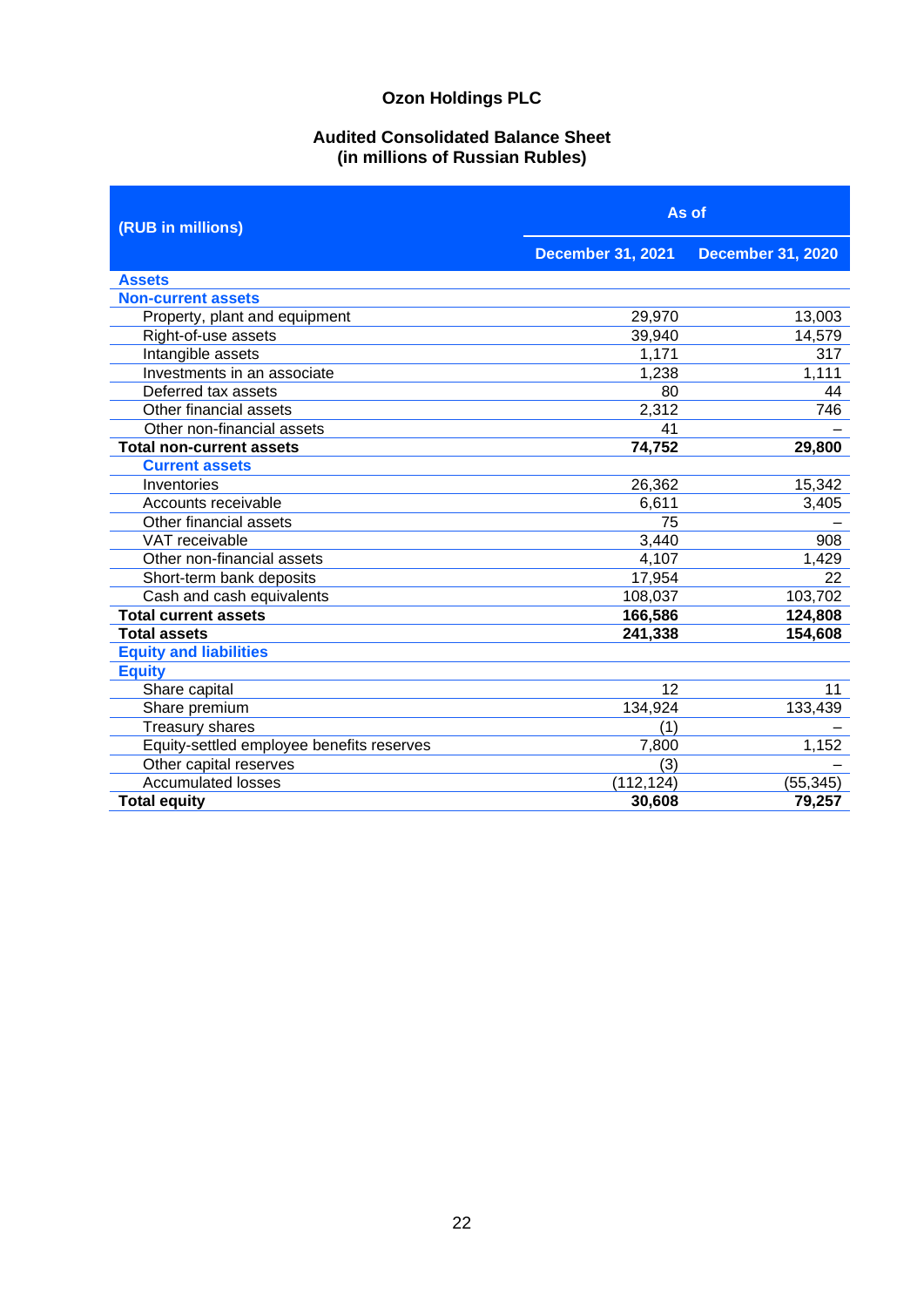#### **Audited Consolidated Balance Sheet (Continued) (in millions of Russian Rubles)**

|                                          | As of                    |                          |  |  |
|------------------------------------------|--------------------------|--------------------------|--|--|
| (RUB in millions)                        | <b>December 31, 2021</b> | <b>December 31, 2020</b> |  |  |
| <b>Non-current liabilities</b>           |                          |                          |  |  |
| <b>Borrowings</b>                        | 50,577                   | 2,323                    |  |  |
| Lease liabilities                        | 34,770                   | 12,267                   |  |  |
| Conversion options                       | 594                      |                          |  |  |
| Deferred tax liabilities                 | 46                       | 66                       |  |  |
| Deferred income                          | 289                      | 406                      |  |  |
| Other non-current liabilities            | 518                      | 78                       |  |  |
| <b>Total non-current liabilities</b>     | 86,794                   | 15,140                   |  |  |
| <b>Current liabilities</b>               |                          |                          |  |  |
| Trade and other payables                 | 89,273                   | 42,545                   |  |  |
| <b>Borrowings</b>                        | 11,539                   | 7,125                    |  |  |
| Lease liabilities                        | 7,697                    | 3,223                    |  |  |
| Taxes payable                            | 1,077                    | 816                      |  |  |
| Accrued expenses                         | 4,716                    | 1,677                    |  |  |
| Contract liabilities and deferred income | 9,634                    | 4,825                    |  |  |
| <b>Total current liabilities</b>         | 123,936                  | 60,211                   |  |  |
| <b>Total liabilities</b>                 | 210,730                  | 75,351                   |  |  |
| <b>Total equity and liabilities</b>      | 241,338                  | 154,608                  |  |  |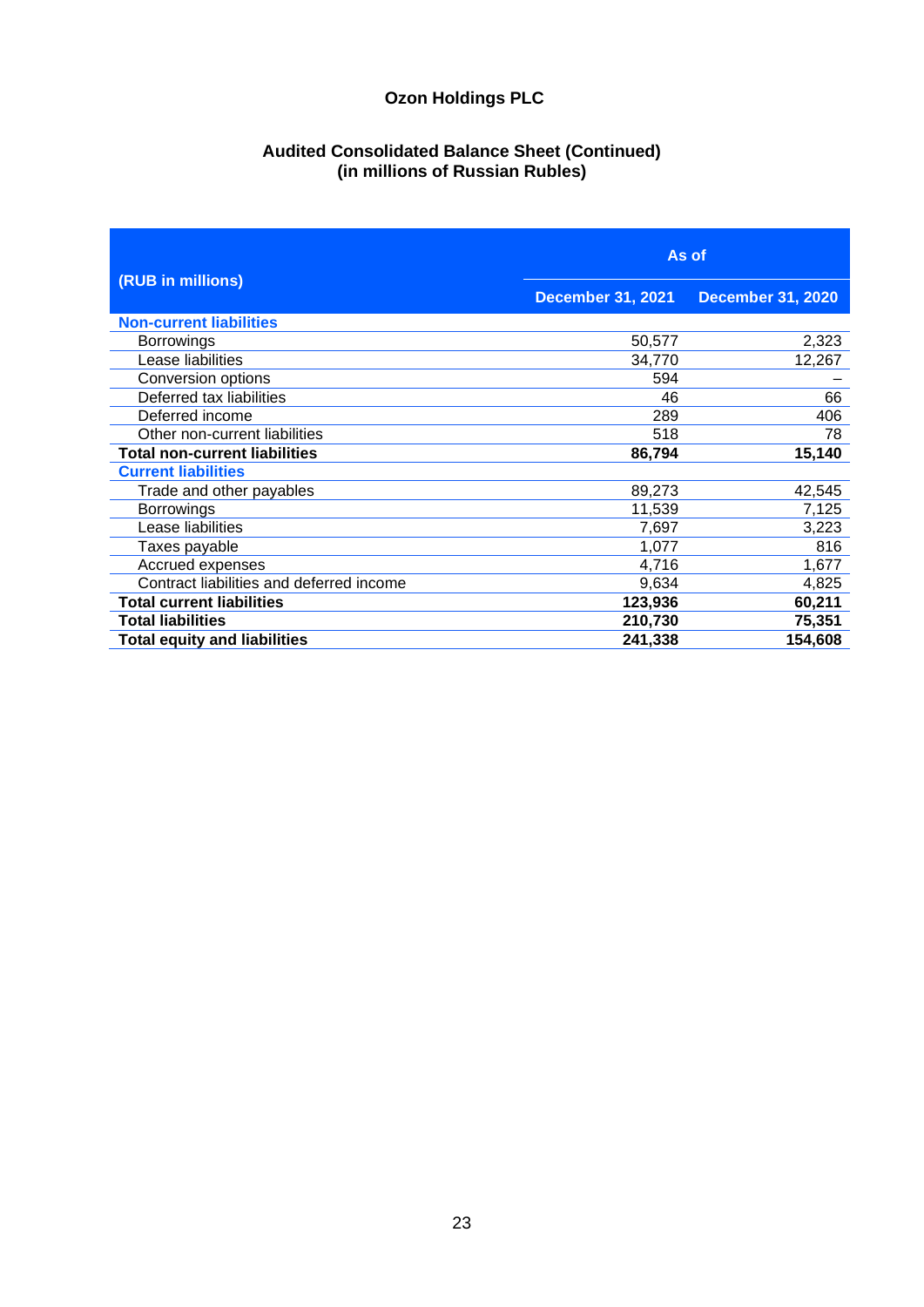## **Presentation of Financial and Other Information**

### **Use of Non-IFRS Financial Measures**

We report under International Financial Reporting Standards ("IFRS") as adopted by the International Accounting Standards Board (the "IASB"). None of our financial statements were prepared in accordance with generally accepted accounting principles in the United States. We present our consolidated financial statements in Rubles.

Certain parts of this press release contain non-IFRS financial measures, including, among others, Contribution (Loss)/Profit, Adjusted EBITDA and Free Cash Flow. We define:

- **Contribution (Loss)/Profit** as loss for the period before income tax benefit/(expense), total non-operating income/(expense), general and administrative expenses, technology and content expenses and sales and marketing expenses.
- **Adjusted EBITDA** as loss for the period before income tax benefit/(expense), total non-operating income/(expense), depreciation and amortization and share-based compensation expense.
- **Free Cash Flow** as net cash generated from/(used in) operating activities less payments for purchase of property, plant and equipment and intangible assets, and the payment of the principal portion of lease liabilities.

Contribution (Loss)/Profit, Adjusted EBITDA and Free Cash are used by our management to monitor the underlying performance of the business and its operations. These measures are used by other companies for a variety of purposes and are often calculated in ways that reflect the circumstances of those companies. You should exercise caution in comparing these measures as reported by us to the same or similar measures as reported by other companies. Contribution (Loss)/Profit, Adjusted EBITDA and Free Cash Flow may not be comparable to similarly titled metrics of other companies. These measures are unaudited and have not been prepared in accordance with IFRS or any other generally accepted accounting principles.

Contribution (Loss)/Profit, Adjusted EBITDA and Free Cash Flow are not measurements of performance or liquidity under IFRS or any other generally accepted accounting principles, and you should not consider them as an alternative to loss for the period, operating loss, net cash generated from/(used in) operating activities or other financial measures determined in accordance with IFRS or other generally accepted accounting principles. These measures have limitations as analytical tools, and you should not consider them in isolation. See Item 3.A. "*Selected Financial Data*" in the Annual Report for the year ended December 31, 2021 for more detail on these limitations of Contribution (Loss)/Profit, Adjusted EBITDA and Free Cash Flow. Accordingly, prospective investors should not place undue reliance on these non-IFRS financial measures contained in this press release.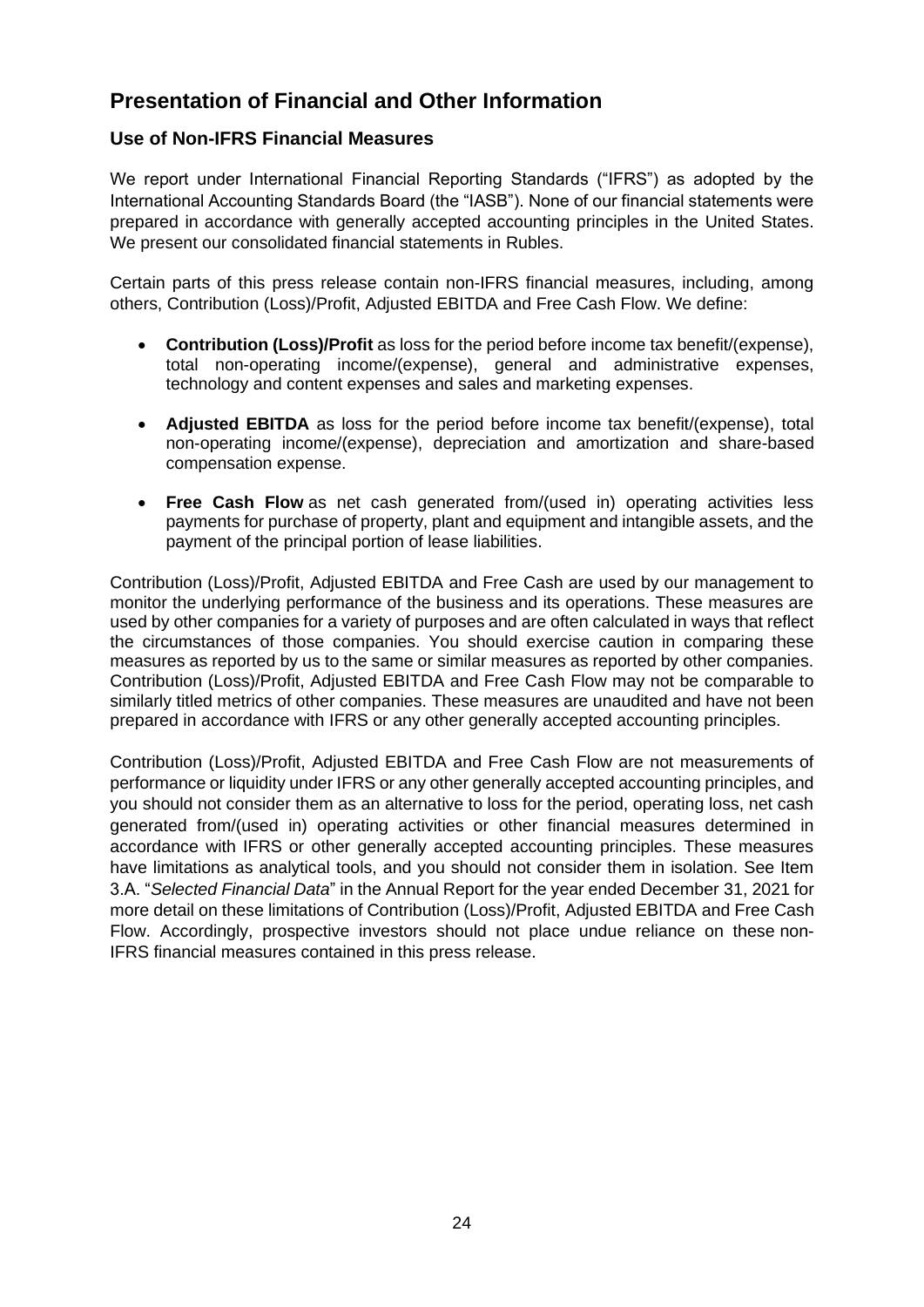### **Other Key Operating Measures**

Certain parts of this press release contain our key operating measures, including, among others, gross merchandise value including revenue from services ("GMV incl. services"), Gross profit, share of our online marketplace (our "Marketplace") GMV ("Share of Marketplace GMV"), number of orders, number of active buyers and number of active sellers. We define:

- **GMV incl. services** (gross merchandise value including revenue from services) as the total value of orders processed through our platform, as well as revenue from services to our buyers, sellers and other customers, such as delivery, advertising and other services. GMV incl. services is inclusive of value added taxes, net of discounts, returns and cancellations. GMV incl. services does not represent revenue earned by us. GMV incl. services does not include travel ticketing and hotel booking commissions, other related service revenues or value of the respective orders processed.
- **Gross profit** as revenue less cost of sales in a given period.
- **Share of Marketplace GMV** as the total value of orders processed through our Marketplace, inclusive of value added taxes, net of discounts, returns and cancellations, divided by GMV incl. services in a given period. Share of Marketplace GMV includes only the value of goods processed through our platform and does not include services revenue.
- **Number of orders** as the total number of orders delivered in a given period, net of returns and cancellations.
- **Number of active buyers** as the number of unique buyers who placed an order on our platform within the 12-month period preceding the relevant date, net of returns and cancellations.
- **Number of active sellers** as the number of unique merchants who made a sale on our Marketplace within the 12-month period preceding December 31, 2021.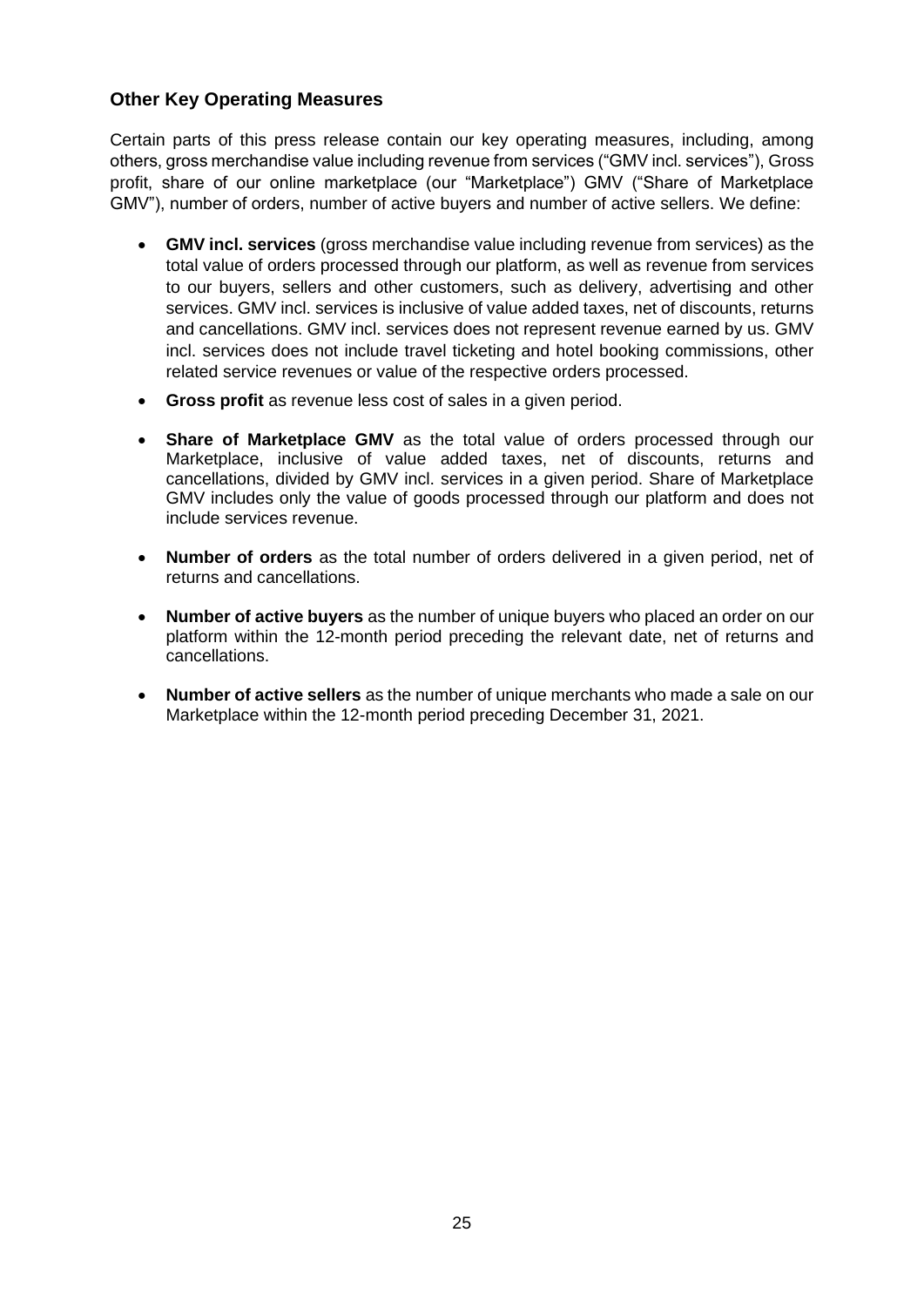### **Use of Non-IFRS Financial Measures**

| (RUB in millions)                         | For the three months<br>ended December 31<br>(unaudited), |         | For the twelve months<br>ended December 31, |           |
|-------------------------------------------|-----------------------------------------------------------|---------|---------------------------------------------|-----------|
|                                           | 2021                                                      | 2020    | 2021                                        | 2020      |
| Contribution (Loss)/Profit <sup>(1)</sup> | (4, 859)                                                  | 647     | (10, 573)                                   | 815       |
| Adjusted EBITDA <sup>(2)</sup>            | (15,886)                                                  | (3,576) | (41,156)                                    | (11, 716) |
| Free Cash Flow <sup>(3)</sup>             | 4.169                                                     | 7.787   | (37,736)                                    | (2,566)   |

(1) To provide investors with additional information regarding our results of operations, we have disclosed here and elsewhere in this press release Contribution (Loss)/Profit, a non-IFRS financial measure that we calculate as loss for the period before income tax benefit/(expense), total non-operating income/(expense), general and administrative expenses, technology and content expenses and sales and marketing expenses.

Contribution (Loss)/Profit is a supplemental non-IFRS measure of our operating performance that is not required by, or presented in accordance with, IFRS. We have included Contribution (Loss)/Profit in this press release because it is an important metric used by our management to measure our operating performance as it shows the result of our operations less expense items that represent the majority of our variable expenses.

Contribution (Loss)/Profit is an indicator of our operational profitability as it reflects direct costs to fulfill and deliver orders to our buyers. Accordingly, we believe that Contribution (Loss)/Profit provides useful information to investors in understanding and evaluating our operating results in the same manner as our management and board of directors.

Contribution (Loss)/Profit excludes significant expense items, including sales and marketing expenses, technology and content expenses, general and administrative expenses and other expense items that are not a direct function of sales. These expense items are an integral part of our business. Given these and other limitations, Contribution (Loss)/Profit should not be considered in isolation, or as an alternative to, or a substitute for, an analysis of our results reported in accordance with IFRS, including operating loss and loss for the period.

| (RUB in millions)                    | For the three months<br>ended December 31<br>(unaudited), |          | For the twelve months<br>ended December 31, |           |  |
|--------------------------------------|-----------------------------------------------------------|----------|---------------------------------------------|-----------|--|
|                                      | 2021                                                      | 2020     | 2021                                        | 2020      |  |
| Loss for the period                  | (20,794)                                                  | (9, 407) | (56,779)                                    | (22, 264) |  |
| Income tax (benefit)/expense         | (47                                                       | 324      | ົ                                           | 230       |  |
| Total non-operating (income)/expense | (1.442)                                                   | 3,567    | (2,079)                                     | 4,711     |  |
| General and administrative expenses  | 4,821                                                     | 1,309    | 12,166                                      | 3,729     |  |
| Technology and content expenses      | 3,907                                                     | 1,381    | 11,422                                      | 4,394     |  |
| Sales and marketing expenses         | 8,696                                                     | 3,473    | 24,695                                      | 10,015    |  |
| <b>Contribution (Loss)/Profit</b>    | (4,859)                                                   | 647      | (10, 573)                                   | 815       |  |

The following tables present a reconciliation of loss for the period to Contribution (Loss)/Profit for each of the periods indicated:

(2) To provide investors with additional information regarding our results of operations, we have disclosed here and elsewhere in this press release Adjusted EBITDA, a non-IFRS financial measure that we calculate as loss for the period before income tax benefit/(expense),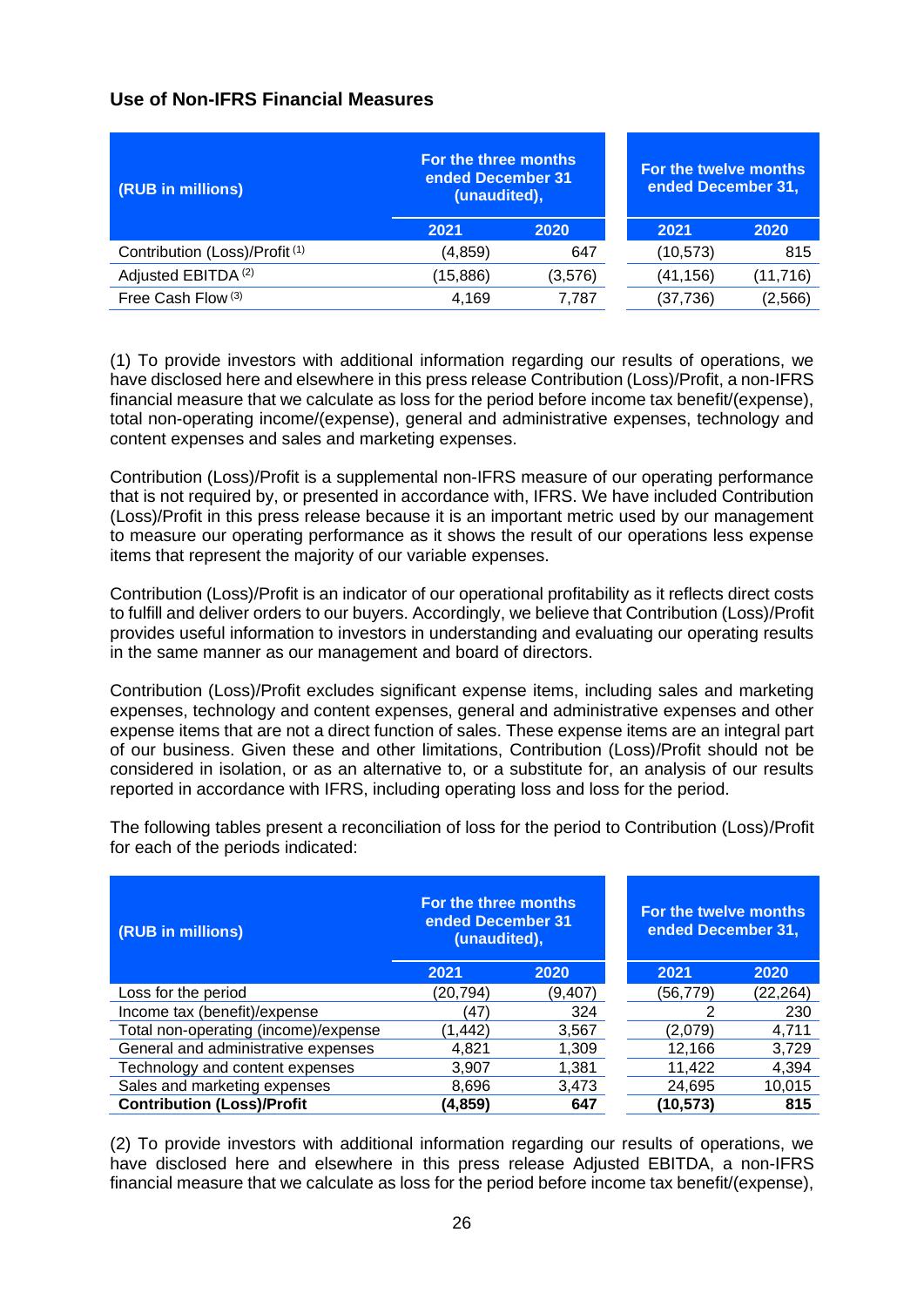total non-operating income/(expense), depreciation and amortization and share-based compensation expense.

Adjusted EBITDA is a supplemental non-IFRS financial measure that is not required by, or presented in accordance with, IFRS. We have included Adjusted EBITDA in this press release because it is a key measure used by our management and board of directors to evaluate our operating performance, generate future operating plans and make strategic decisions regarding the allocation of capital. In particular, the exclusion of certain expenses in calculating Adjusted EBITDA facilitates operating performance comparability across reporting periods by removing the effect of non-cash expenses and non-operating income/(expense). Accordingly, we believe that Adjusted EBITDA provides useful information to investors in understanding and evaluating our operating results in the same manner as our management and board of directors.

We believe it is useful to exclude non-cash charges, such as depreciation and amortization and share-based compensation expense, from our Adjusted EBITDA because the amount of such expenses in any specific period may not directly correlate to the underlying performance of our business operations. We believe it is useful to exclude income tax benefit/(expense) and total non-operating income/(expense) as these items are not components of our core business operations. Adjusted EBITDA has limitations as a financial measure, and you should not consider it in isolation or as a substitute for loss for the period as a profit measure or other analysis of our results as reported under IFRS. Some of these limitations are:

- although depreciation and amortization are non-cash charges, the assets being depreciated and amortized may have to be replaced in the future, and Adjusted EBITDA does not reflect capital expenditure requirements for such replacements or for new capital expenditures;
- Adjusted EBITDA does not reflect share-based compensation, which has been, and will continue to be for the foreseeable future, a recurring expense in our business and an important part of our compensation strategy; and
- other companies, including companies in our industry, may calculate Adjusted EBITDA differently, which reduces its usefulness as a comparative measure.

Because of these limitations, you should consider Adjusted EBITDA alongside other financial performance measures, including various cash flow metrics, operating loss, loss for the period and our other IFRS results.

| (RUB in millions)                    | For the three months<br>ended December 31<br>(unaudited), |          | For the twelve months<br>ended December 31, |          |
|--------------------------------------|-----------------------------------------------------------|----------|---------------------------------------------|----------|
|                                      | 2021                                                      | 2020     | 2021                                        | 2020     |
| Loss for the period                  | (20,794)                                                  | (9,407)  | (56,779)                                    | (22,264) |
| Income tax (benefit)/expense         | (47)                                                      | 324      |                                             | 230      |
| Total non-operating (income)/expense | (1, 442)                                                  | 3,567    | (2,079)                                     | 4,711    |
| Depreciation and amortization        | 3,331                                                     | 1,561    | 9,880                                       | 4,963    |
| Share-based compensation expense     | 3,066                                                     | 379      | 7,820                                       | 644      |
| <b>Adjusted EBITDA</b>               | (15, 886)                                                 | (3, 576) | (41,156)                                    | (11,716) |

The following table presents a reconciliation of loss for the period to Adjusted EBITDA for each of the periods indicated:

(3) To provide investors with additional information regarding our liquidity, we have also disclosed here and elsewhere in this press release Free Cash Flow, a non-IFRS financial measure that we calculate as net cash generated from/(used in) operating activities less capital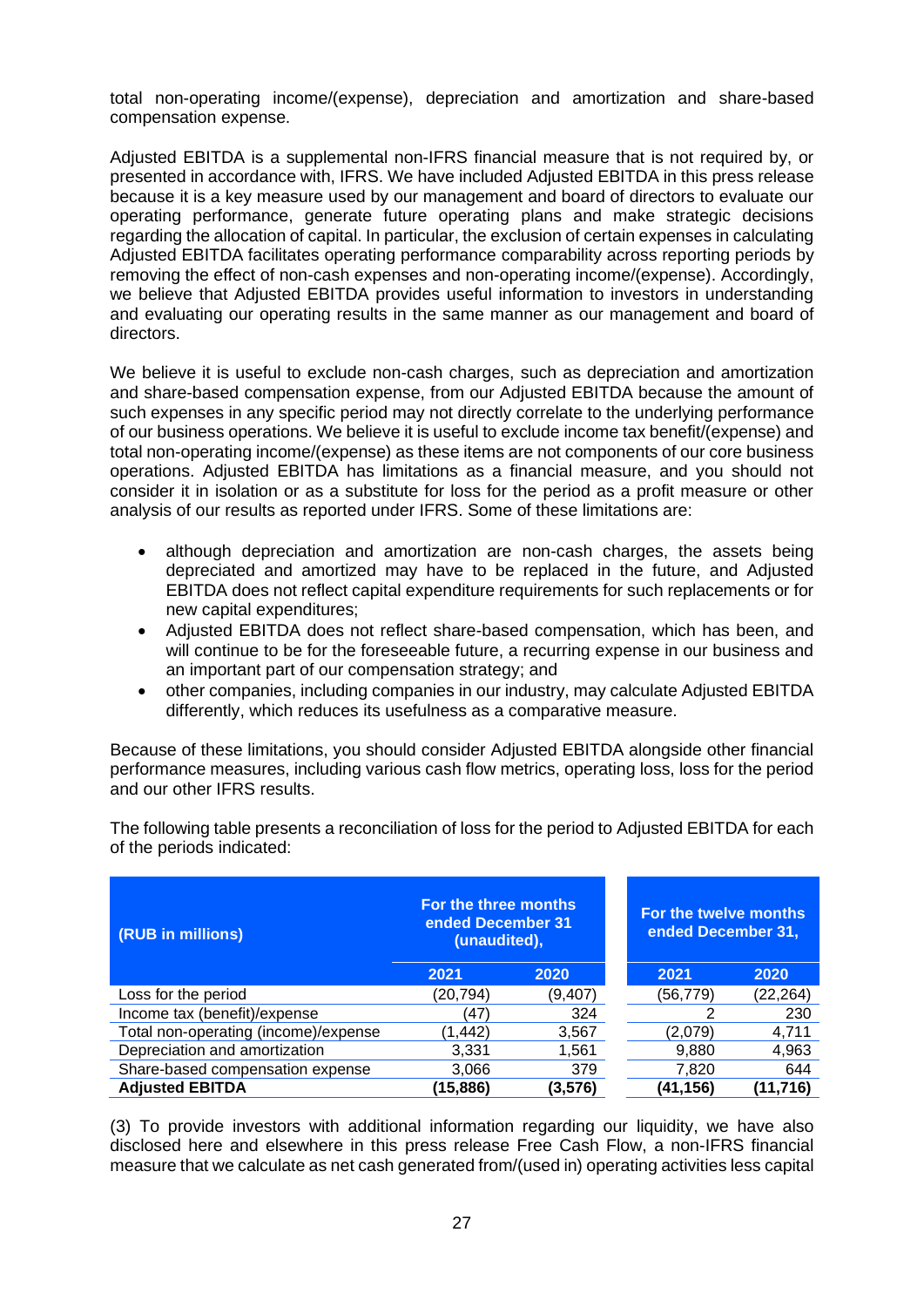expenditures, which consist of payments for purchase of property, plant and equipment and intangible assets, and the payment of the principal portion of lease liabilities.

Free Cash Flow is a supplemental non-IFRS financial measure that is not required by, or presented in accordance with, IFRS. We have included Free Cash Flow in this press release because it is an important indicator of our liquidity as it measures the amount of cash we generate/(use) and provide additional perspective on impact of our cash capital expenditures and assets used by us through lease obligations. Accordingly, we believe that Free Cash Flow provides useful information to investors in understanding and evaluating our operating results in the same manner as our management and board of directors.

Free Cash Flow has limitations as a financial measure, and you should not consider it in isolation or as substitutes for net cash generated from/(used in) operating activities as a measure of our liquidity or other analysis of our results as reported under IFRS. There are limitations to using non-IFRS financial measures, including that other companies, including companies in our industry, may calculate Free Cash Flow differently. Because of these limitations, you should consider Free Cash Flow alongside other financial performance measures, including net cash generated from/(used in) operating activities, capital expenditures and our other IFRS results.

The following table presents a reconciliation of net cash generated from/(used in) operating activities to Free Cash Flow for each of the periods indicated:

| (RUB in millions)                                         | For the three months<br>ended December 31<br>(unaudited), |         | For the twelve months<br>ended December 31, |          |
|-----------------------------------------------------------|-----------------------------------------------------------|---------|---------------------------------------------|----------|
|                                                           | 2021                                                      | 2020    | 2021                                        | 2020     |
| Net cash generated from/(used in)<br>operating activities | 15,266                                                    | 10.644  | (13, 626)                                   | 6,570    |
| Purchase of property, plant and<br>equipment              | (8,686)                                                   | (2,006) | (18,680)                                    | (6, 714) |
| Purchase of intangible assets                             | (155)                                                     | (53)    | (661`                                       | (126)    |
| Payment of the principal portion of<br>lease liabilities  | (2,256)                                                   | (798)   | (4,769)                                     | (2,296)  |
| <b>Free Cash Flow</b>                                     | 4.169                                                     | 7.787   | (37,736)                                    | (2,566)  |